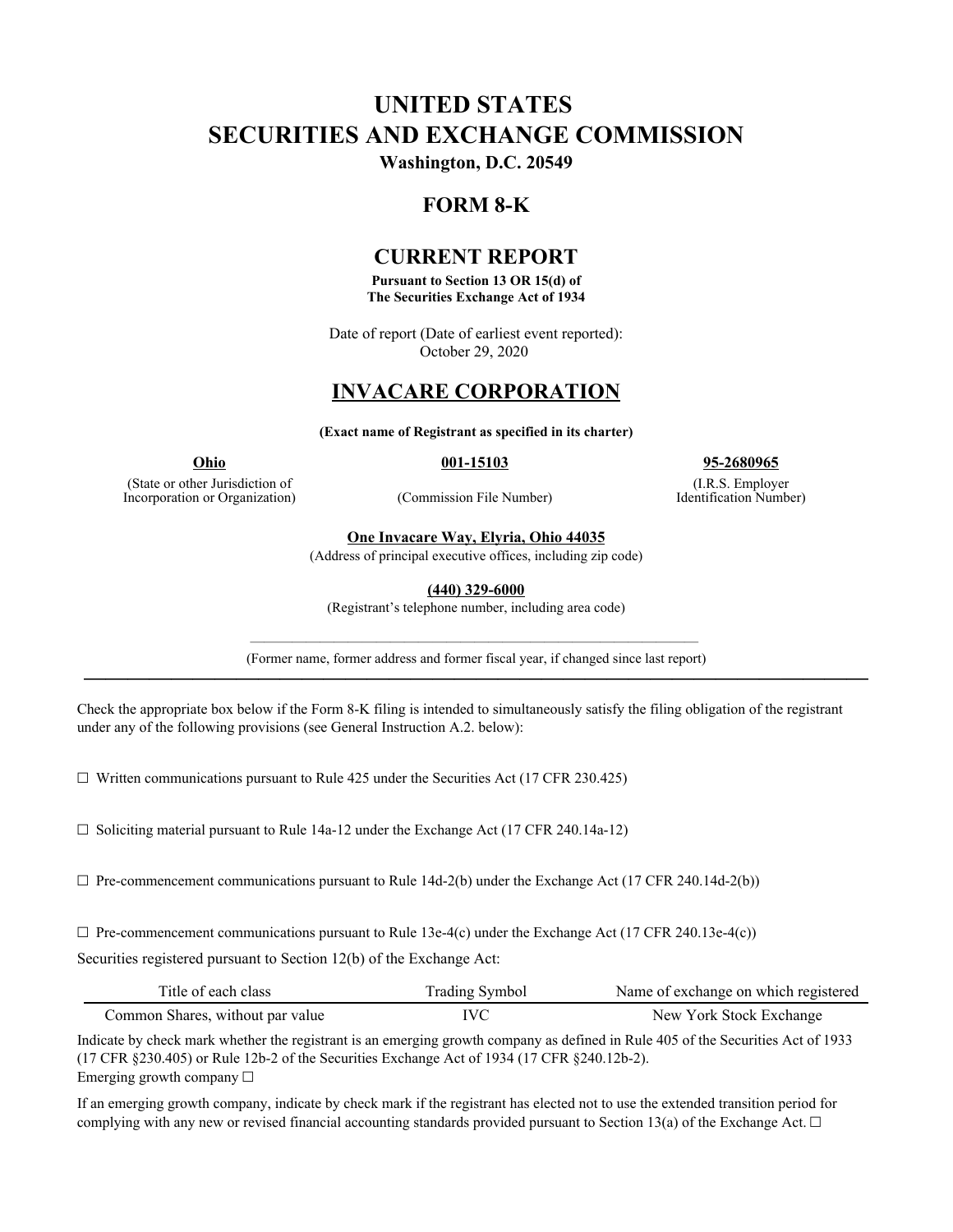### **Item 2.02. Results of Operations and Financial Condition.**

On October 29, 2020, the Company issued a press release regarding its financial results for the three and nine months ended September 30, 2020. The press release is furnished herewith as Exhibit 99.1.

The attached press release contains certain non-GAAP financial measures, which are further described therein. In the press release, the Company has provided a reconciliation of the non-GAAP financial measures to the most directly comparable GAAP financial measure.

### **Item 9.01. Financial Statements and Exhibits.**

(d) Exhibits.

Exhibit Number Description of Exhibit

[99.1](wurl://docs.v1/doc:de0b0ec9043d44d0b3ae1fff29d255c7) Press Release, dated October 29, 2020, regarding financial results for the three and nine months ended September 30, 2020.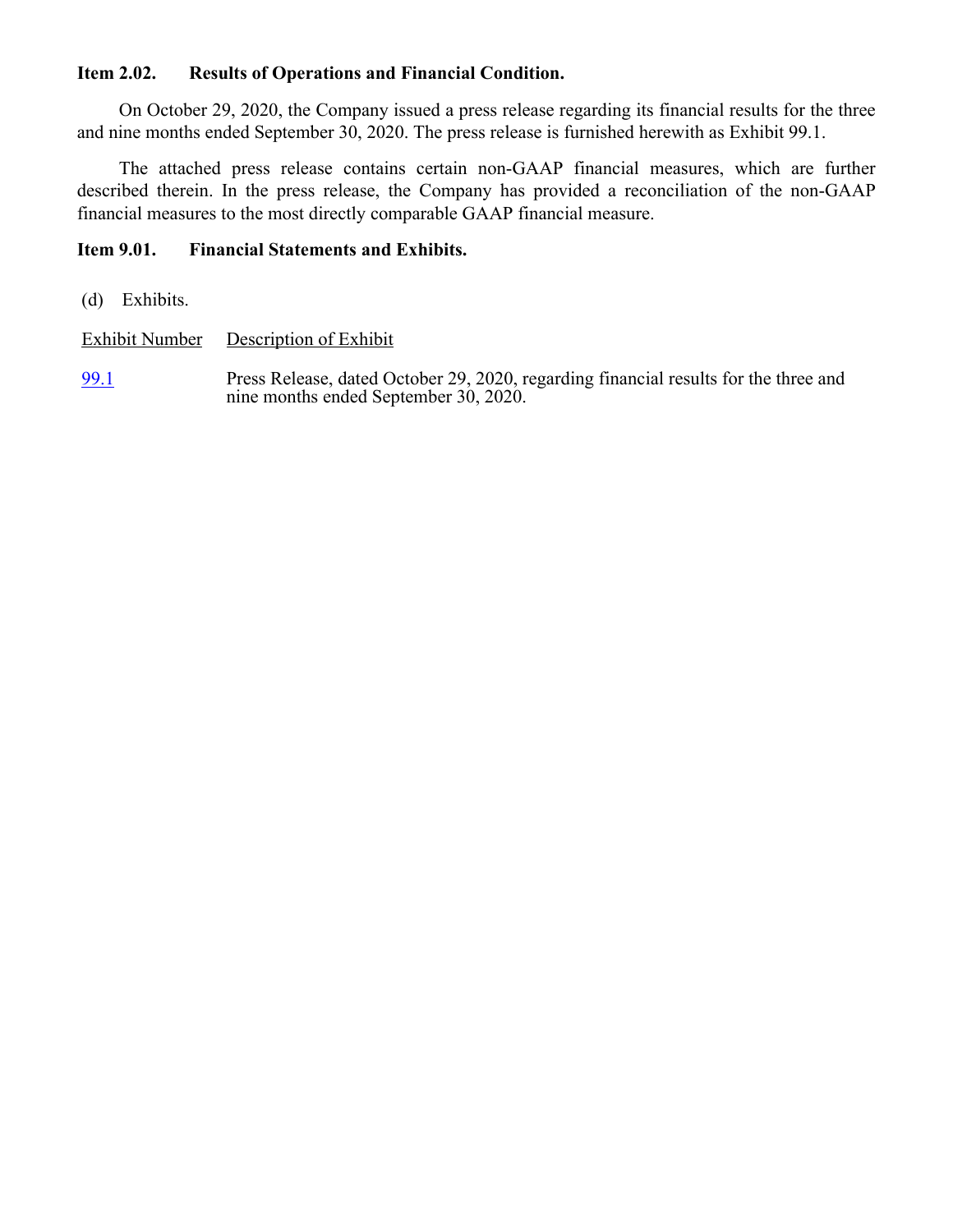# SIGNATURE

Pursuant to the requirements of the Securities Exchange Act of 1934, as amended, the registrant has duly caused this report to be signed on its behalf by the undersigned hereunto duly authorized.

# INVACARE CORPORATION (Registrant)

Date: October 29, 2020 By: *by:* /s/ Kathleen P. Leneghan Name: Kathleen P. Leneghan Title: Senior Vice President and Chief Financial Officer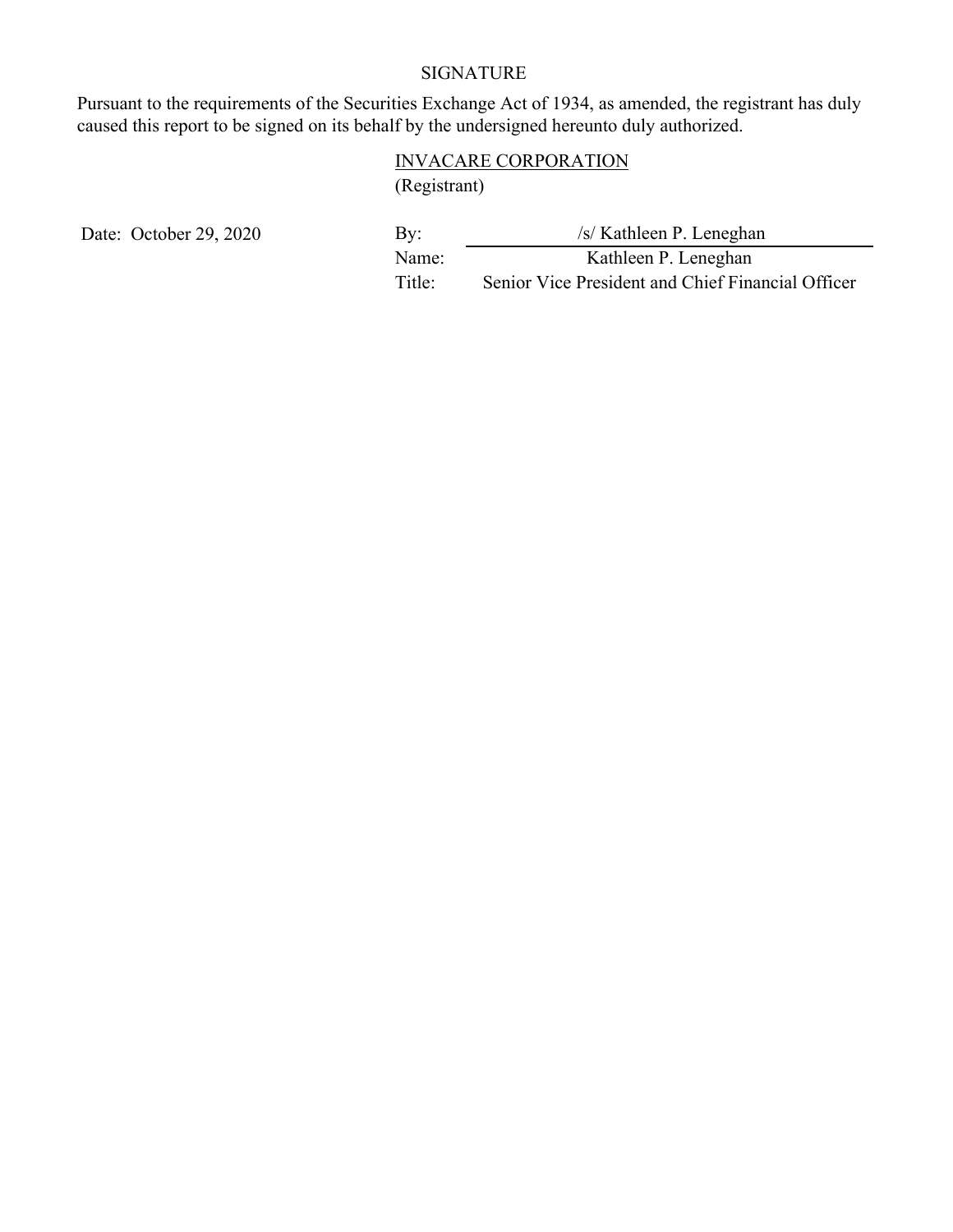# **Exhibit Index**

three and nine months ended September 30, 2020.

Press Release, dated October 29, 2020, regarding financial results for the

Exhibit Number Description of Exhibit

[99.1](wurl://docs.v1/doc:86c9eae6d2fd47e288e9ceb8d68ffe5f)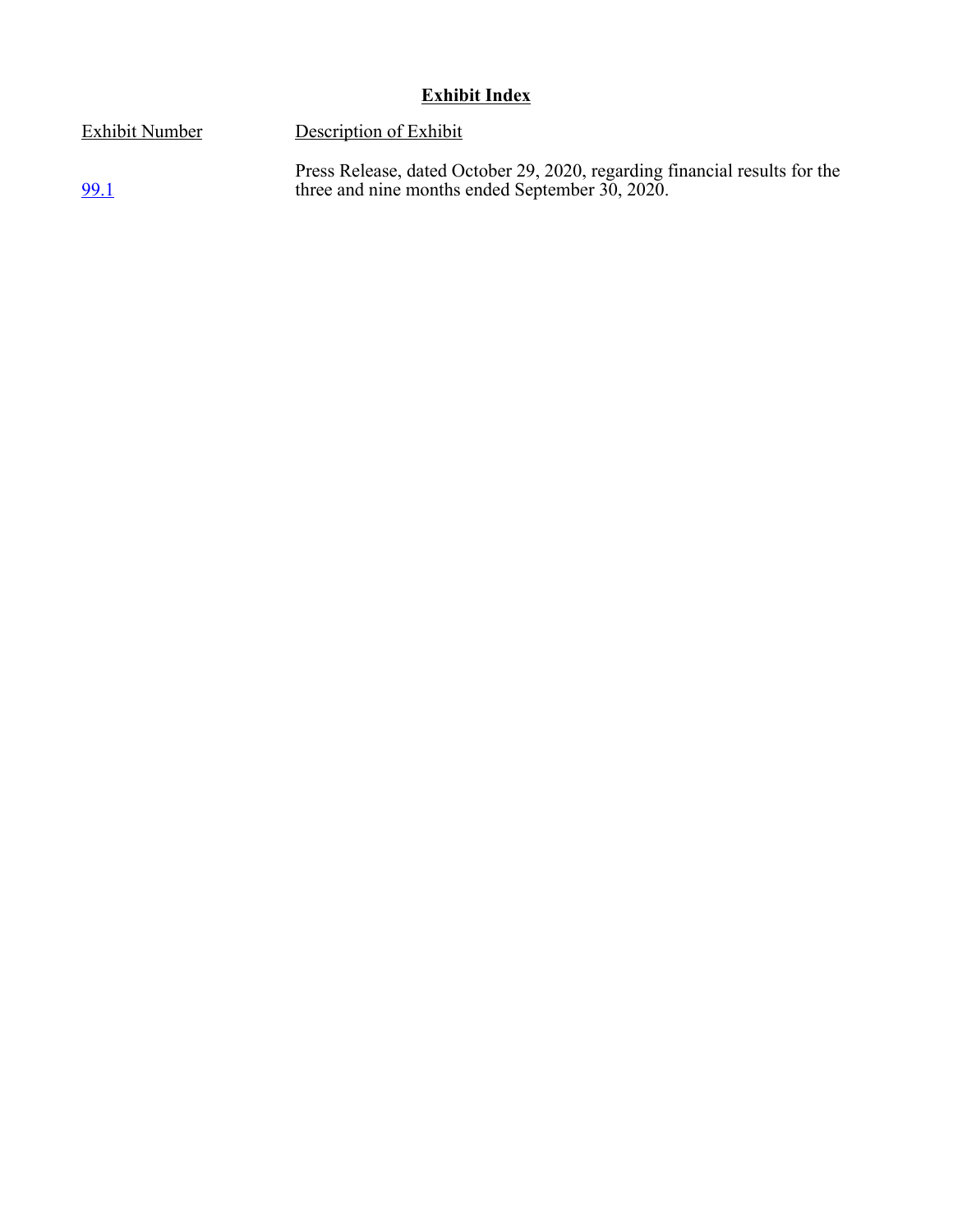#### **Exhibit 99.1**

**NEWS RELEASE CONTACT:** Lois Lee

loislee@invacare.com 440-329-6435

#### **INVACARE REPORTS RESULTS FOR THIRD QUARTER 2020**

### **Achieved sequential improvement in net sales and profitability Increases full year 2020 guidance for net sales and Adjusted EBITDA Retired \$24.5 million of convertible notes due in 2021**

**ELYRIA, Ohio - (October 29, 2020) -** Invacare Corporation (NYSE: IVC) ("Invacare" or the "company") today reported results for the quarter ended September 30, 2020.

#### **Key Metrics (3Q20 versus 3Q19, except as noted\*)**

- Reported net sales were down 10.1% to \$211.9 million, while constant currency net sales<sup>(a)</sup>, which excludes the 1Q20 Dynamic Controls divestiture, decreased 10.0%.
	- Revenue growth in respiratory products was more than offset by lower sales in mobility and seating and lifestyle products.
	- Sales of mobility and seating and lifestyle products continue to be impacted by the pandemic, with public health measures in certain geographies limiting access to healthcare professionals and institutions needed for certain product selections, and limited access to long-term care facilities.
- *•* Reported net sales increased sequentially from 2Q20 by 8.0%, driven primarily by Europe mobility and seating products, which grew  $38.4\%$ . Constant currency sequential net sales<sup>(b)</sup> increased  $4.3\%$ , with growth in mobility and seating products of 17.6% offset by lower sales of lifestyle products, primarily bed and bed-related products.
- **•** Gross profit as a percent of net sales decreased 40 basis points compared to the prior year to 28.3%, attributable to unfavorable manufacturing variances associated with reduced net sales compared to 3Q19, primarily in Europe.
- Reported SG&A expenses improved by \$8.0 million, or  $12.6\%$ , and constant currency SG&A<sup>(c)</sup> improved by \$7.8 million, or 12.5%, driven primarily by reduced employment costs, lower commercial expenses and favorable foreign exchange.
- Operating income improved by \$0.5 million, or 21.2%, to \$2.9 million, driven by reduced SG&A expenses partially offset by lower gross profit as result of reduced net sales.
- GAAP loss per share was \$0.21 compared to a loss per share of \$0.24. Adjusted net loss per share<sup>(e)</sup> was \$0.10 compared to adjusted net loss per share of \$0.15.
- Adjusted EBITDA<sup>(f)</sup> improved by \$0.2 million, or 2.5%, to \$9.8 million driven by reduced SG&A expenses, which represents the 12th consecutive quarter of year-over-year improvement.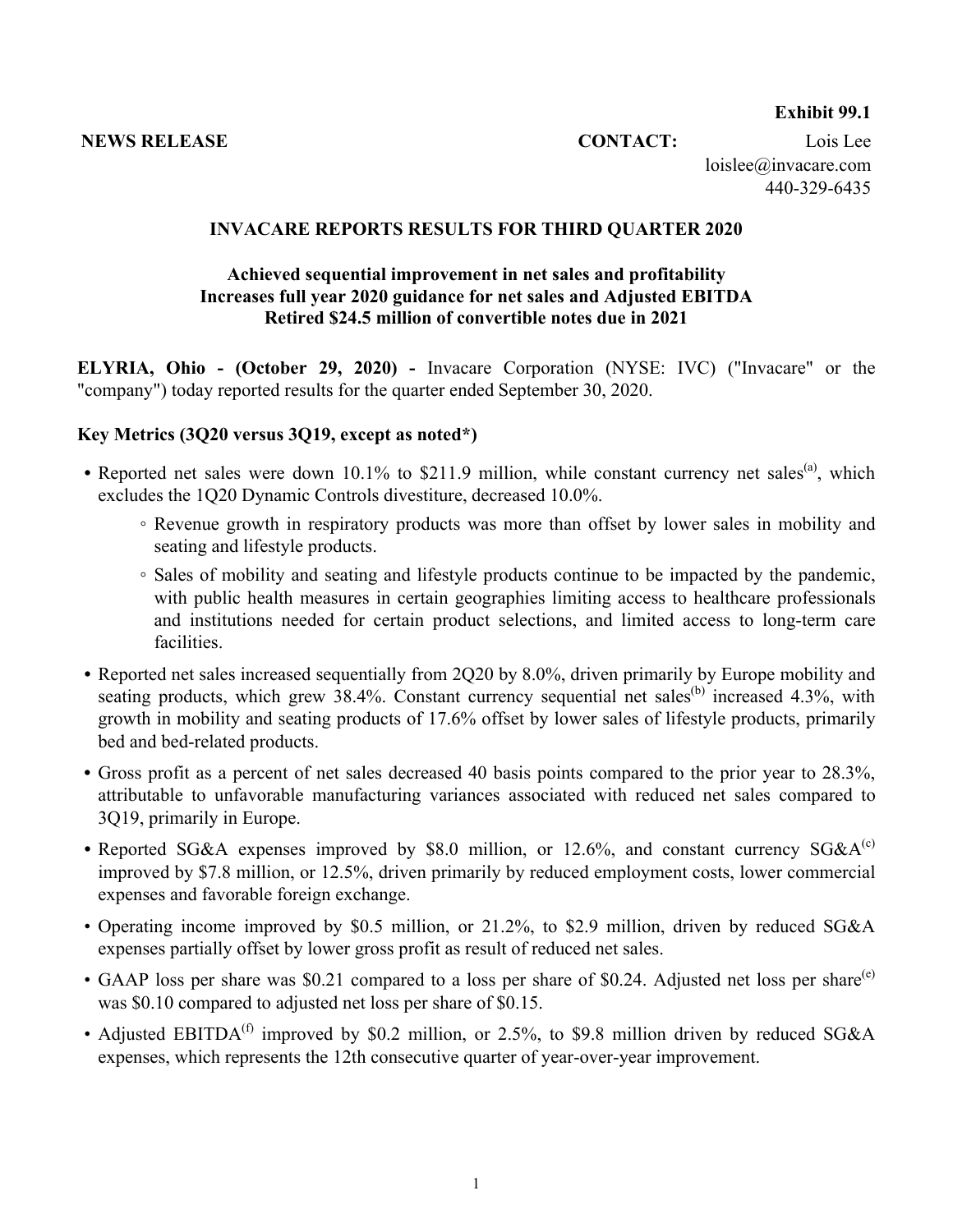- Free cash flow<sup>(g)</sup> usage was \$1.8 million, a decrease of \$14.1 million compared to free cash flow generation in 3Q19, primarily due to net cash used by operating activities supporting working capital needs. Sequentially as compared to 2Q20, free cash flow usage improved \$0.1 million, due to higher profitability and lower inventory, offset by reduced accounts payable. Sequential increase in revenue resulted in increased account receivable as well.
- \* Date format is quarter and year in each instance

### **Key Financial Results (3Q20 versus 3Q19)**

| (in millions USD)                          | 3Q20    | 3Q19    | <b>S</b> Change<br>Fav/(Unfav) | % Change<br>Fav/(Unfav) |
|--------------------------------------------|---------|---------|--------------------------------|-------------------------|
| <b>Net Sales</b>                           | \$211.9 | \$235.8 | \$(23.9)                       | $(10.1)\%$              |
| Constant Currency Net Sales <sup>(1)</sup> | \$208.8 | \$232.0 | \$(23.2)                       | $(10.0)\%$              |
| Gross Profit % of Net Sales                | 28.3%   | 28.7%   |                                | (40 bps)                |
| Gross Profit                               | \$60.0  | \$67.6  | \$(7.5)                        | $(11.2)\%$              |
| Reported SG&A                              | \$55.5  | \$63.5  | \$8.0                          | $12.6\%$                |
| Constant Currency $SG&A^{(1)}$             | \$54.7  | \$62.5  | \$7.8                          | 12.5%                   |
| Operating Income                           | \$2.9   | \$2.4   | \$0.5                          | 21.2%                   |
| Adjusted EBITDA                            | \$9.8   | \$9.6   | \$0.2                          | 2.5%                    |
| Free Cash Flow                             | \$(1.8) | \$12.3  | \$(14.1)                       |                         |

 $(1)$  Based on 3O19 FX rates

### **Key Financial Results (3Q20 versus 2Q20)**

| (in millions USD)                                     | 3Q20    | <b>2Q20</b> | <b>\$</b> Change<br>Fav/(Unfav) | $%$ Change<br>Fav/(Unfav) |
|-------------------------------------------------------|---------|-------------|---------------------------------|---------------------------|
| Net Sales                                             | \$211.9 | \$196.3     | \$15.6                          | $8.0\%$                   |
| Constant Currency Sequential Net Sales <sup>(2)</sup> | \$204.8 | \$196.3     | \$8.5                           | 4.3%                      |
| Gross Profit % of Net Sales                           | 28.3%   | 28.9%       |                                 | (60 bps)                  |
| Gross Profit                                          | \$60.0  | \$56.7      | \$3.4                           | $6.0\%$                   |
| Reported SG&A                                         | \$55.5  | \$57.4      | \$1.9                           | $3.3\%$                   |
| Constant Currency Sequential SG&A <sup>(d), (2)</sup> | \$54.0  | \$57.4      | \$3.4                           | $6.0\%$                   |
| <b>Operating Income (Loss)</b>                        | \$2.9   | \$(2.2)     | \$5.2\$                         | $- -$                     |
| Adjusted EBITDA                                       | \$9.8   | \$6.6       | \$3.2                           | 48.7%                     |
| <b>Free Cash Flow</b>                                 | \$(1.8) | \$(1.9)     | \$0.1                           | $3.2\%$                   |

(2) Based on 2Q20 FX rates

### **Executive Summary**

"I am pleased with our 3Q20 performance which reflects sequential improvement in net sales and a nearly 49% sequential increase in profitability, despite the continuing pandemic. We successfully achieved our 12th consecutive quarter of higher year-over-year quarterly Adjusted EBITDA growth by taking actions to leverage SG&A expenses, mitigate supply chain constraints, and introduce new products which are expected to drive incremental sales growth. In addition, our transformation initiatives have driven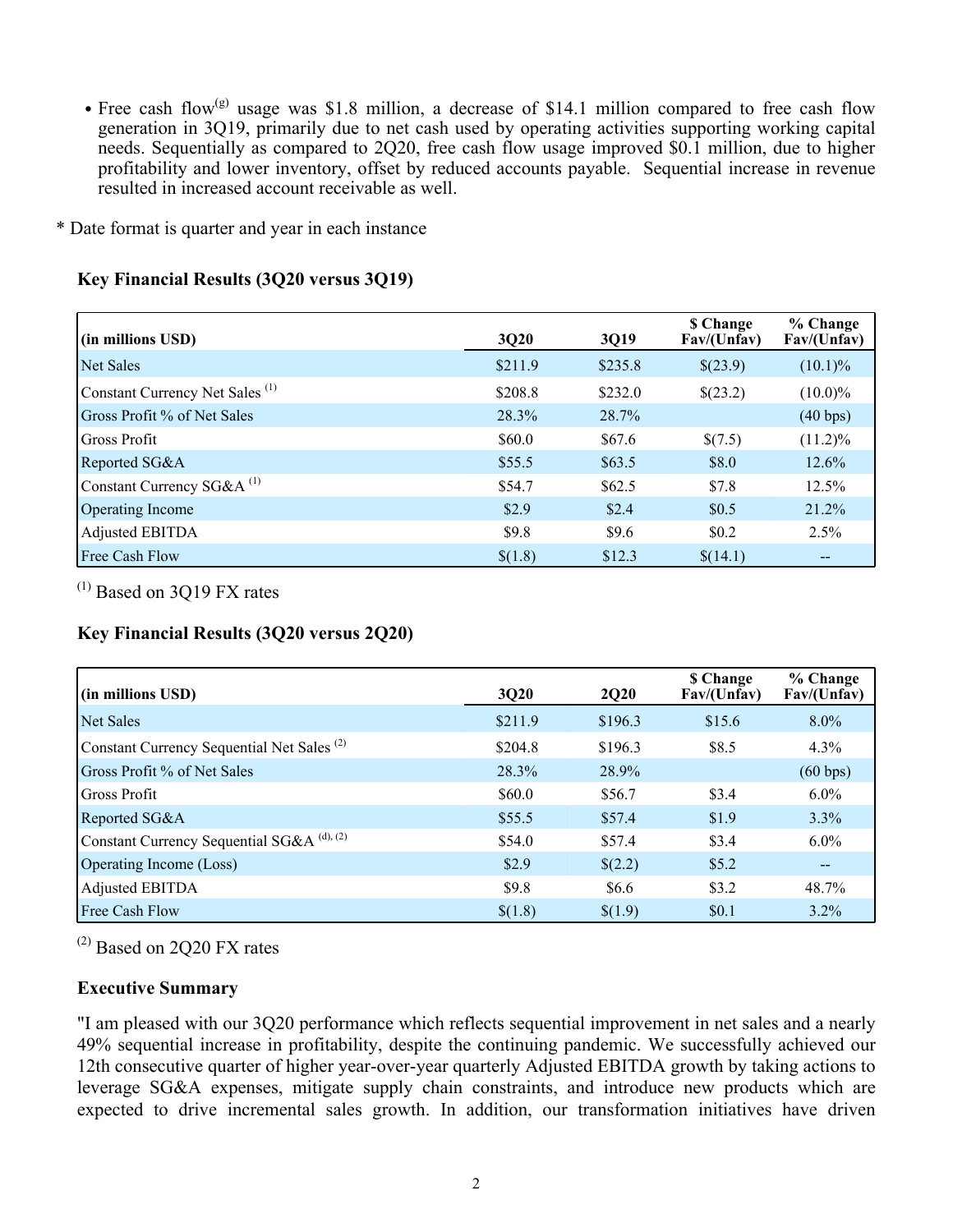sustainable improved results in line with our expectations, and we remain poised to continue delivering stronger results even as we navigate the challenging environment," commented Matt Monaghan, chairman, president and chief executive officer.

"In Europe, we were encouraged by double-digit improvement in sequential net sales as public health restrictions began to ease, reflecting returning demand during this initial phase of the recovery. Looking ahead, we are seeing positive momentum in sales in our key countries of France and Germany, with the UK remaining relatively closed. As markets continue to re-open, we anticipate this will have a positive impact on net sales, however, pandemic-related closures are unpredictable and may occur intermittently over the winter months, but are not expected to be as severe as those enacted in 2Q20.

At the same time, our North America business remained resilient, demonstrated by both year-over-year and sequential improvement in net sales, and a \$4.7 million improvement in operating income compared to the prior year. For respiratory products, demand remained elevated as the pandemic persisted, and we expect this trend to continue but return to a more normalized level of sales. Due to the longer quote-toorder cycle, primarily in the United States, sales of mobility and seating products were impacted as public health restrictions in 2Q20 limited end user assessments and dampened quotes. However, as restrictions eased, we experienced significantly higher quotes in 3Q20, which we expect will be converted into stronger sales in 4Q20.

Meanwhile, we continue to make great progress on our 2020 and long-term transformational initiatives which will simplify the business and improve margins. Our global IT modernization and plant consolidation in Germany remain on track. Assuming that markets begin to normalize in 2021, we expect these efficiencies and the increased acceptance of new products will drive incremental sales growth beyond pre-pandemic levels, accelerating our already improving operating results," concluded Monaghan.

Kathy Leneghan, senior vice president and chief financial officer stated, "As guided, we achieved constant currency sequential net sales improvement while Adjusted EBITDA improved both year-over-year and sequentially. Free cash flow usage in the quarter of \$1.8 million was impacted by reduced accounts payable and increased accounts receivable, which should largely be collected in 4Q20. In addition, we took further actions to improve our balance sheet by retiring \$24.5 million of convertible notes due in 2021 at a slight aggregate discount to par, leaving less than \$1.3 million maturing in February 2021. We remain confident that our increasingly flexible balance sheet will support us through the transformation, and as always, we continue to assess opportunities to further optimize our capital structure."

### **Updated Full Year 2020 Guidance**

Consolidated net sales are expected to improve sequentially, but remain lower than prior year, based on continuing access to healthcare facilities without new public health restrictions, and from increased adoption of new products. While the markets are expected to continue to remain open, pandemic-related closures may vary over the winter months. Given the timing of the recognition of sequential improvements in sales during the fourth quarter, the company anticipates increased free cash flow usage for the full year as a result of timing in collection of cash until 1Q21.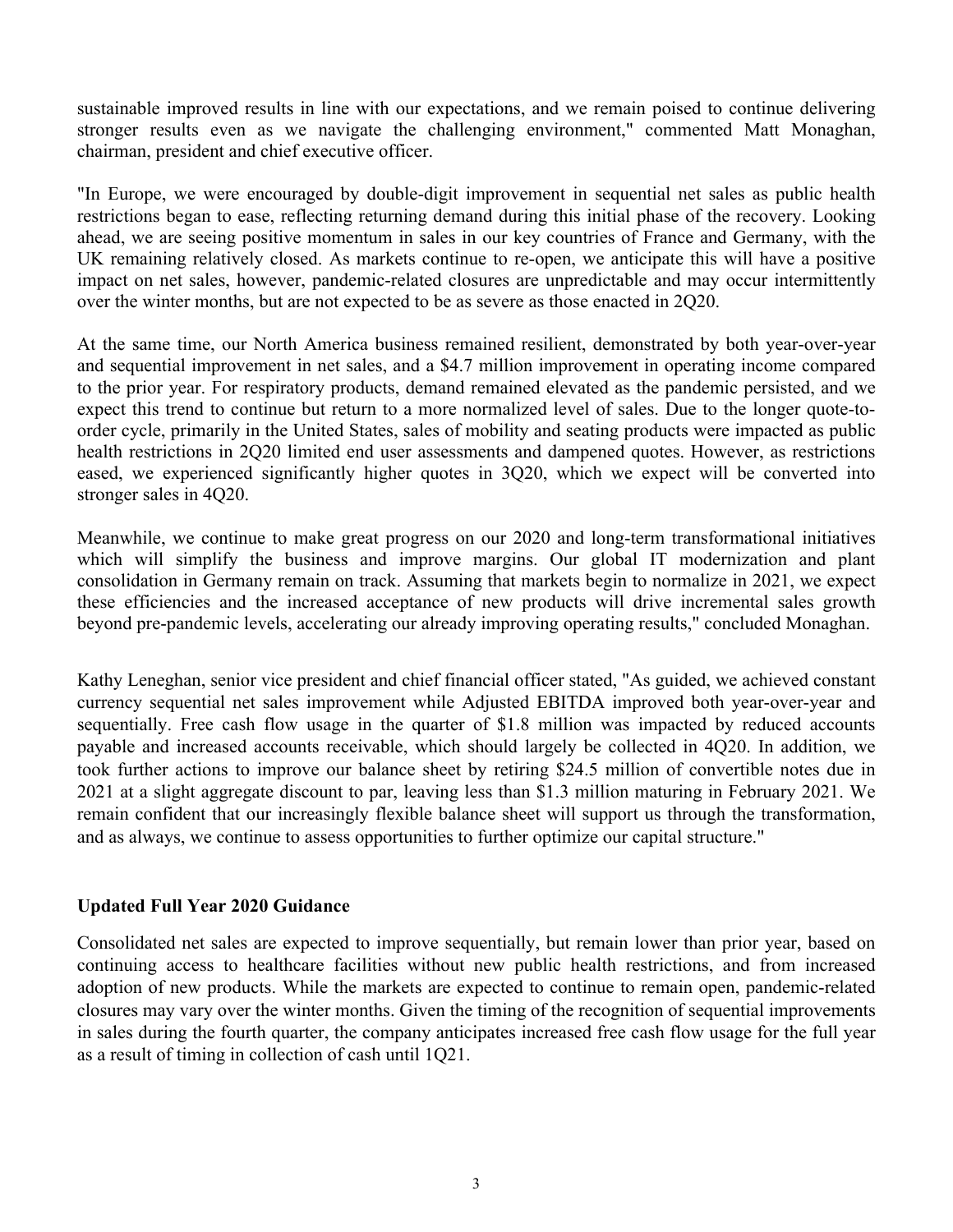As a result of the sequential improvement in the business performance achieved in the third quarter and visibility into the early months of the fourth quarter, for the full-year 2020, the company now expects:

- Reported net sales of at least \$840 million, up from previous range of \$810 to \$840 million;
- Adjusted EBITDA in the range of \$28 to \$32 million, up from previous range of \$27 to \$30 million; and
- Free cash flow usage in the range of \$8 to \$12 million, changed from previous range of \$7 to \$10 million.

| $(iin$ millions USD) |                       |             | <b>Net Sales</b>                          |                           | <b>Operating Income (Loss)</b> |             |             |                |
|----------------------|-----------------------|-------------|-------------------------------------------|---------------------------|--------------------------------|-------------|-------------|----------------|
|                      |                       |             | <b>Reported Currency</b><br>$\frac{0}{0}$ | Constant<br>$\frac{6}{9}$ |                                |             |             | $\frac{6}{10}$ |
|                      | <b>3Q20</b>           | <b>3019</b> | <b>Change</b>                             | Change                    |                                | <b>3Q20</b> | <b>3019</b> | <b>Change</b>  |
| Europe               | 116.3<br>$\mathbb{S}$ | 137.4       | $(15.3)\%$                                | $(17.5)\%$                |                                | 7.6         | 11.4        | $(33.1)\%$     |
| North America        | 88.1                  | 87.1        |                                           | 1.2                       |                                | 3.0         | (1.7)       | $\sim$ $\sim$  |
| All Other            | 7.6                   | 11.3        | (33.0)                                    | (3.1)                     |                                | (6.1)       | (5.6)       | (8.1)          |

### **3Q20 Segment Results versus 3Q19**

*Europe* - Constant currency net sales decreased 17.5% as sales continued to be impacted by the pandemic and with public health restrictions in certain countries continuing to limit access to healthcare professionals and institutions needed for certain product selections. These measures lowered sales for mobility and seating products most significantly, and, to a lesser extent, non-bed lifestyle products, and were partially offset by growth in bed systems and respiratory products. Gross profit declined by \$8.1 million, or 230 basis points, due to reduced net sales and unfavorable operational variances, as a result of the pandemic. Operating income was \$7.6 million, a decrease of \$3.8 million due to reduced gross profit as result of lower net sales partially offset by reduced SG&A expenses.

*North America* - Constant currency net sales increased 1.2% driven by respiratory products, partially offset by lower sales of mobility and seating and non-bed lifestyle products, which continue to be adversely impacted by pandemic-related public health restrictions. In addition, both power and manual wheelchair net sales were lower due to reduced levels of quotes for these products in the early part of 2Q20, which would normally convert to sales in 3Q20. As a result of significantly higher quote levels in 3Q20 compared to 2Q20, sales of mobility and seating products are expected to accelerate in 4Q20. Gross profit improved \$2.6 million, or 170 basis points, driven by net sales growth, reduced material and freight costs, partially offset by unfavorable operational variances and warranty expense. Operating income improved by \$4.7 million primarily due to the benefit of increased gross profit and reduced SG&A expenses.

*All Other* **-** Constant currency net sales in the Asia Pacific region decreased 3.1% due to lower sales of mobility and seating products and service revenue, partially offset by growth in lifestyle products. Operating loss for All Other includes the operating income of the Asia Pacific business, offset by unallocated SG&A expenses and intercompany eliminations. Operating loss for All Other increased \$0.5 million primarily as a result of the Dynamic Controls divestiture in 1Q20.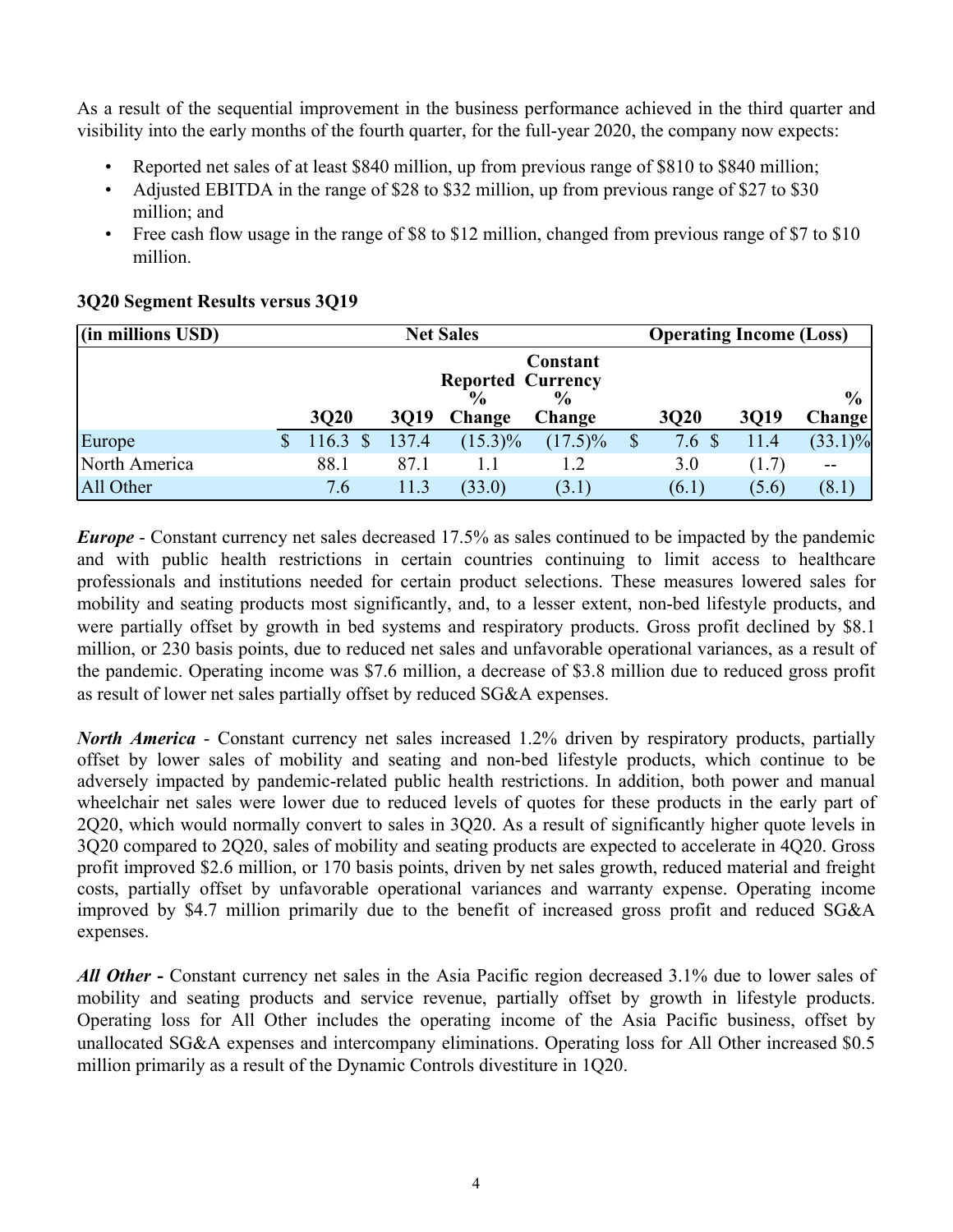| (in millions USD) |             |             | <b>Net Sales</b>                 |                                    | <b>Operating Income (Loss)</b> |                  |             |                |
|-------------------|-------------|-------------|----------------------------------|------------------------------------|--------------------------------|------------------|-------------|----------------|
|                   |             |             | <b>Reported</b><br>$\frac{6}{9}$ | Sequential<br>Constant<br>Currency |                                |                  |             | $\frac{6}{10}$ |
|                   | <b>3Q20</b> | <b>2Q20</b> | Change                           | % Change                           | <b>3Q20</b>                    |                  | <b>2Q20</b> | <b>Change</b>  |
| Europe            | 116.3       | 101.9       | 14.1 $%$                         | $8.0 \%$                           |                                | 7.6 <sup>°</sup> | 2.2         | 249.6 %        |
| North America     | 88.1        | 86.6        | 1.7                              | 1.3                                |                                | 3.0              | 4.8         | (37.8)         |
| All Other         | 7.6         | 7.8         | (3.5)                            | (10.3)                             |                                | (6.1)            | (7.7)       | 21.4           |

# **3Q20 Segment Results versus 2Q20**

*Europe* - Constant currency sequential net sales increased 8.0% driven by a 30.4% increase in mobility and seating products partially offset by lower sales of in lifestyle products, primarily bed and bed-related products, with respiratory product sales flat. Operating income improved \$5.4 million primarily due to increased gross profit driven by increased net sales, including favorable product mix due to higher sales of mobility and seating products, and favorable foreign exchange, partially offset by unfavorable manufacturing variances.

*North America* - Constant currency sequential net sales increased 1.3% primarily driven by growth in non-bed lifestyle products. Operating income decreased \$1.8 million primarily due to increased SG&A expenses and lower gross margin driven by a return to more normal acuity product mix.

*All Other* **-** Constant currency sequential net sales declined 10.3% primarily due to lifestyle products. Operating loss for All Other includes the operating income of the Asia Pacific business, offset by unallocated SG&A expenses and intercompany eliminations. Operating loss for All Other decreased \$1.7 million primarily as a result of reduced SG&A expenses, driven by lower stock compensation, partially offset by lower operating income of the Asia Pacific business due to lower net sales.

### **Financial Condition**

The company's cash and cash equivalents balances were \$86.8 million and \$80.1 million at September 30, 2020, and December 31, 2019, respectively. The change was primarily the result of cash borrowed on the bank credit facility and the proceeds from the divestiture of Dynamic Controls partially offset by cash used to fund operations and debt payments, including the retirement of \$24.5 million in convertible notes during 3Q20.

Free cash flow usage of in 3Q20 was \$1.8 million, unfavorable by \$14.1 million as compared to free cash flow generated in 3Q19. The change was primarily due to net cash used for operating activities supporting working capital needs primarily in accounts receivable and accounts payable. While capital expenditures increased related primarily to the ERP implementation, this was offset in a benefit in accrued expenses. Free cash flow usage in 3Q20 was also impacted by the timing of revenue recognized during the quarter which increased accounts receivable at the end of the quarter. Sequentially, free cash flow usage improved by \$0.1 million as a result of higher profitability and lower inventory, offset by increased accounts receivable from sequential sales growth, and reduced accounts payable.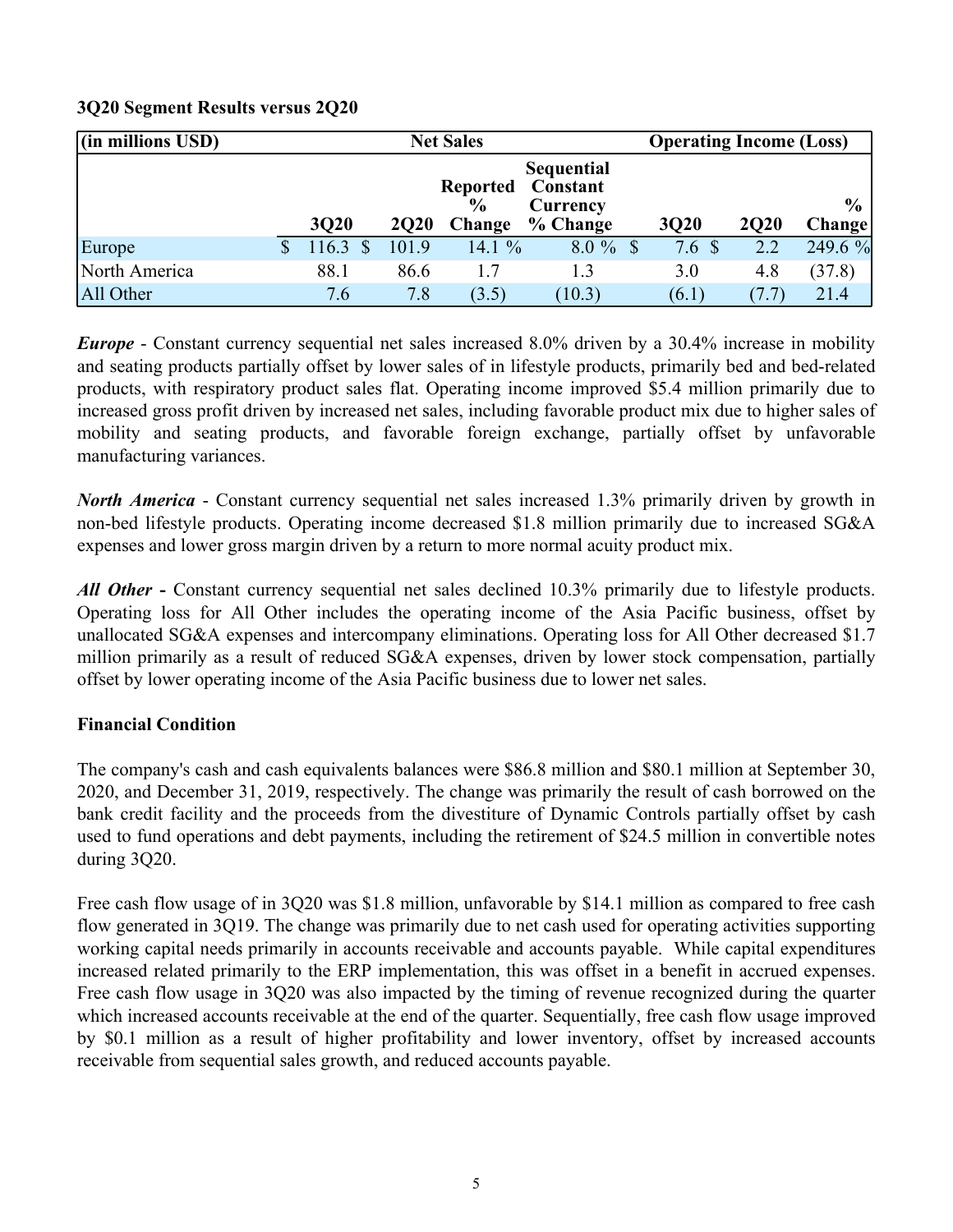#### **Conference Call and Webcast**

As previously announced, the company will provide a conference call and webcast for investors and other interested parties to review its third quarter 2020 financial results on Friday, October 30, 2020 at 8:30 AM ET. Those wishing to participate in the live call should dial 800-458-4121, or for international callers 786-789-4772, and enter Conference ID 8637884. A simultaneous webcast of the call will be accessible at https://ctevents.webex.com. A copy of the webcast slide deck will be posted to www.invacare.com/ investorrelations prior to the webcast.

A recording of the conference call can be accessed by dialing 888-203-1112 (U.S. and Canada) or 719-457-0820 (international callers) and entering the Conference ID Code 8637884 and PIN 6529, through November 6, 2020. An archive of the webcast presentation will be posted at www.invacare.com/ investorrelations 24 hours after the call.

#### **Upcoming Investor Events**

- December 2, 2020 Piper Sandler Healthcare Conference (virtual)
- December 9, 2020 Lytham Partners Conference (virtual)
- January 13, 2021 CJS New Ideas for the New Year Conference (virtual)
- January 14, 2021 Needham Growth Conference (virtual)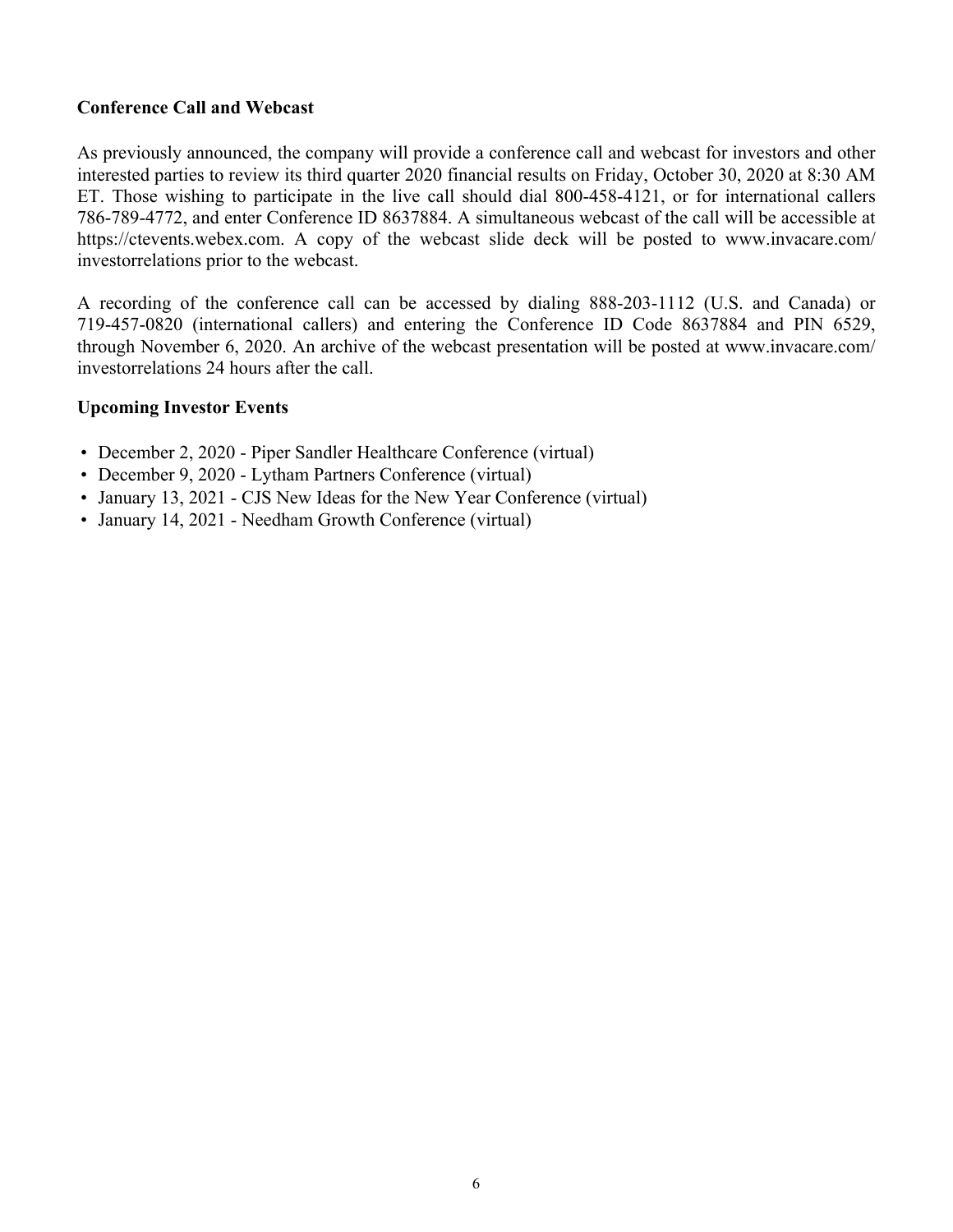#### **About Invacare Corporation**

Invacare Corporation (NYSE: IVC) ("Invacare" or the "company") is a leading manufacturer and distributor in its markets for medical equipment used in non-acute care settings. At its core, the company designs, manufactures and distributes medical devices that help people to move, breathe, rest, and perform essential hygiene. The company provides clinically complex medical device solutions for congenital (e.g., cerebral palsy, muscular dystrophy, spina bifida), acquired (e.g., stroke, spinal cord injury, traumatic brain injury, post-acute recovery, pressure ulcers) and degenerative (e.g., ALS, multiple sclerosis, chronic obstructive pulmonary disease (COPD), elderly, bariatric) ailments. The company's products are important parts of care for people with a wide range of challenges, from those who are active and involved in work or school each day and may need additional mobility or respiratory support, to those who are cared for in residential care settings, at home and in rehabilitation centers. The company sells its products principally to home medical equipment providers with retail and e-commerce channels, residential care operators, distributors, and government health services in North America, Europe, and Asia/Pacific. For more information about the company and its products, visit Invacare's website at www.invacare.com.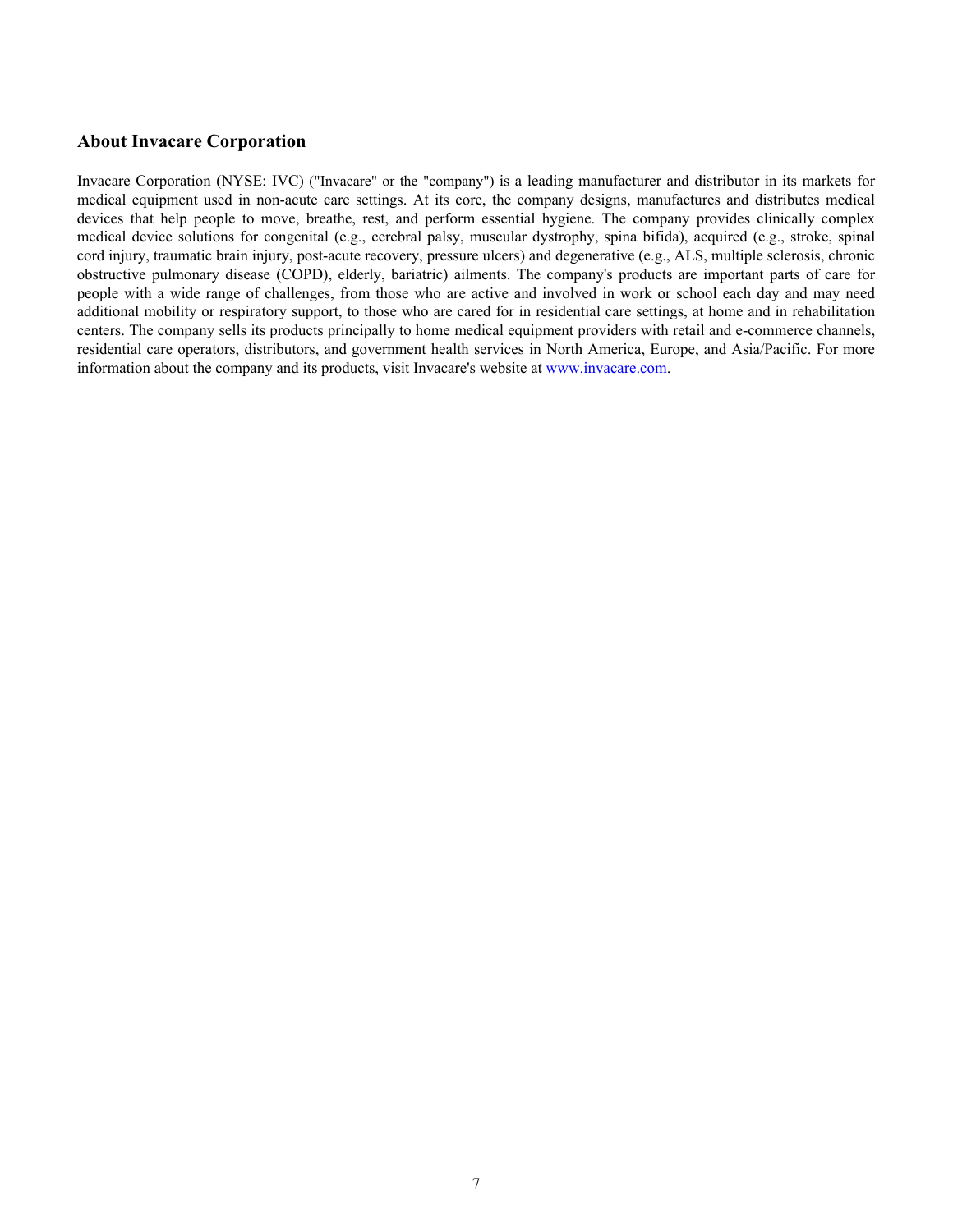*This press release contains forward-looking statements within the meaning of the "Safe Harbor" provisions of the Private Securities Litigation Reform Act of 1995. Forward-looking statements are those that describe future outcomes or expectations that are usually identified by words such as "will," "should," "could," "plan," "intend," "expect," "continue," "forecast," "believe," and "anticipate" and include, for example, statements related to the expected effects on the company's business of the COVID-19 pandemic; sales and free cash flow trends; the impact of contingency plans and cost containment actions; the company's liquidity and working capital expectations; the company's future financial results; and similar statements. Actual results may differ materially as a result of various risks and uncertainties, including the duration and scope of the COVID-19 pandemic, the resumption of access to healthcare, including clinics and elective care, and loosening of public health restrictions, or any reimposed restrictions on access to health care or tightening of public health restrictions and impact on the demand for the company's products; the ability of the company to obtain needed raw materials and components from its suppliers; actions that governments, businesses and individuals take in response to the pandemic, including mandatory business closures and restrictions on onsite commercial interactions; the impact of the pandemic and actions taken in response to the pandemic on global and regional economies and economic activity; the pace of recovery when the COVID-19 pandemic subsides; general economic uncertainty in key global markets and a worsening of global economic conditions or low levels of economic growth; the effects of steps the company takes to reduce operating costs; the inability of the company to sustain profitable sales growth, achieve anticipated improvements in segment operating performance, convert high inventory or accounts receivable levels to cash or reduce its costs to maintain competitive prices for its products; lack of market acceptance of the company's new product innovations; circumstances or developments that may make the company unable to implement or realize the anticipated benefits, or that may increase the costs, of its current and planned business initiatives, in particular the key elements of its enhanced transformation and growth plan such as its new product introductions, additional investments in sales force and demonstration equipment, plant consolidation in Germany, supply chain actions and global information technology outsourcing and ERP implementation activities; possible adverse effects on the company's liquidity, including the company's ability to address future debt maturities, that may result from delays in the implementation of, any failure to realize benefits from, its current and planned business initiatives; adverse changes in government and third-party payor reimbursement levels and practices in the U.S.; adverse impacts of new tariffs or increases in commodity prices or freight costs; regulatory proceedings or the company's failure to comply with regulatory requirements or receive regulatory clearance or approval for the company's products or operations; adverse effects of regulatory or governmental inspections of the company's facilities at any time and governmental investigations or enforcement actions; exchange rate fluctuations; and those other risks and uncertainties expressed in the cautionary statements and risk factors in the company's annual report on Form 10-K, quarterly reports on Form 10-Q and other filings with the Securities and Exchange Commission. The company may*  not be able to predict and may have little or no control over many factors or events that may influence its future *results and, except as required by law, shall have no obligation to update any forward-looking statements.*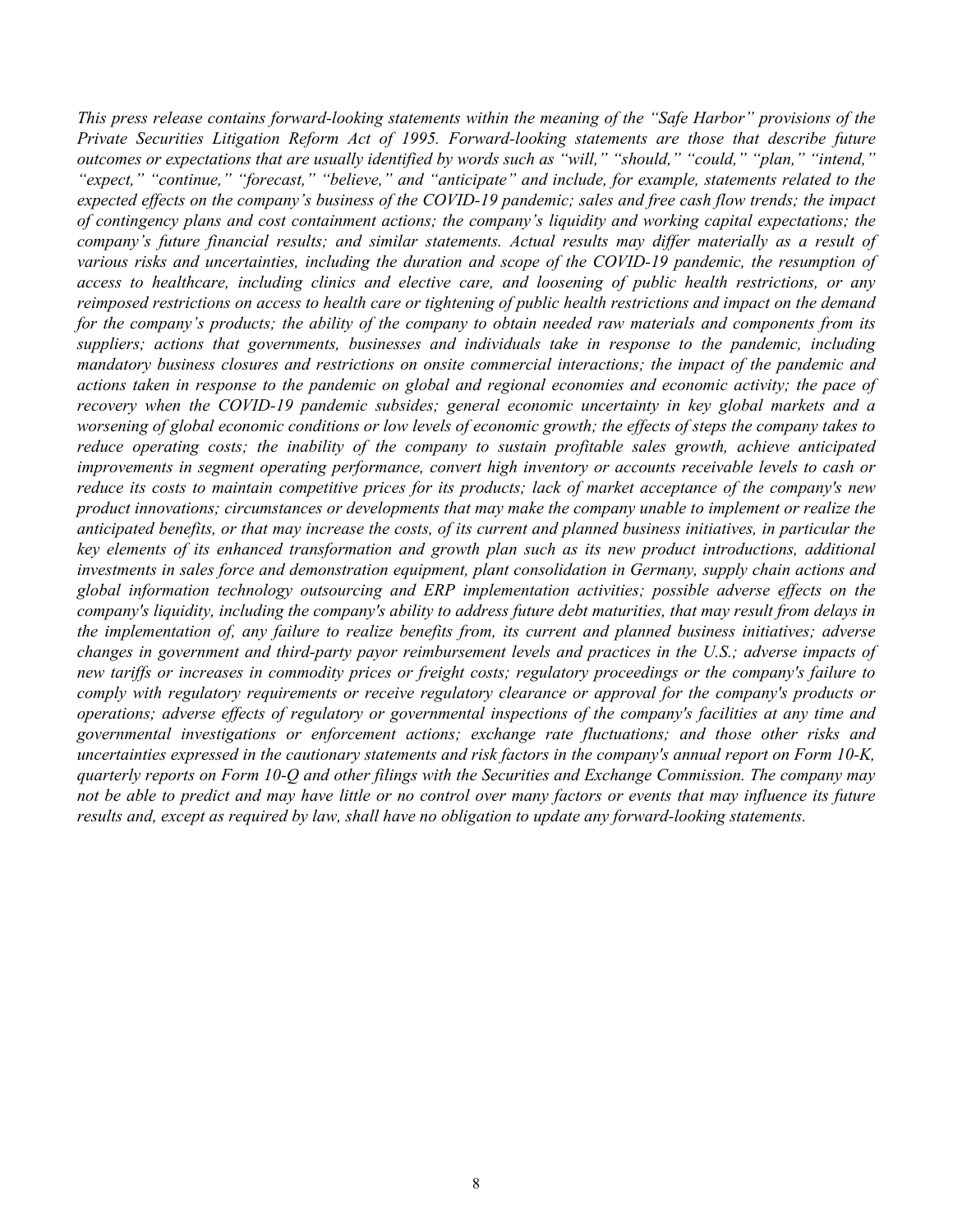#### **INVACARE CORPORATION AND SUBSIDIARIES CONDENSED CONSOLIDATED STATEMENT OF INCOME (LOSS) - (UNAUDITED)**

| (In thousands, except per share data)                                  | Three Months Ended |              |               |             |              | Nine Months Ended |              |           |  |
|------------------------------------------------------------------------|--------------------|--------------|---------------|-------------|--------------|-------------------|--------------|-----------|--|
|                                                                        |                    | September 30 |               |             |              | September 30      |              |           |  |
|                                                                        |                    | 2020         |               | 2019        |              | 2020              |              | 2019      |  |
| Net sales                                                              | $\mathbf S$        | 211,906      | $\mathcal{S}$ | 235,774     | $\mathbb{S}$ | 626,646           | $\mathbb{S}$ | 695,051   |  |
| Cost of products sold                                                  |                    | 151,866      |               | 168,189     |              | 446,968           |              | 500,945   |  |
| <b>Gross Profit</b>                                                    |                    | 60,040       |               | 67,585      |              | 179,678           |              | 194,106   |  |
| Selling, general and administrative expenses                           |                    | 55,530       |               | 63,539      |              | 174,672           |              | 197,035   |  |
| Gain on sale of business                                               |                    |              |               |             |              | (9,790)           |              |           |  |
| Charges related to restructuring activities                            |                    | 1,580        |               | 1,628       |              | 4,657             |              | 3,641     |  |
| <b>Operating Income (Loss)</b>                                         |                    | 2,930        |               | 2,418       |              | 10,139            |              | (6,570)   |  |
| Net gain on convertible debt derivatives                               |                    |              |               |             |              |                   |              | (1, 197)  |  |
| Loss on debt extinguishment including debt finance<br>charges and fees |                    | 761          |               | 280         |              | 7,360             |              | 280       |  |
| Interest expense - net                                                 |                    | 7,395        |               | 6,879       |              | 21,042            |              | 21,666    |  |
| <b>Loss before Income Taxes</b>                                        |                    | (5,226)      |               | (4,741)     |              | (18, 263)         |              | (27, 319) |  |
| Income tax provision                                                   |                    | 2,050        |               | 3,300       |              | 4,900             |              | 7,325     |  |
| <b>Net Loss</b>                                                        |                    | (7,276)      |               | (8,041)     |              | (23, 163)         |              | (34, 644) |  |
| <b>Net Loss per Share-Basic</b>                                        | \$                 | $(0.21)$ \$  |               | $(0.24)$ \$ |              | $(0.68)$ \$       |              | (1.03)    |  |
| Weighted Average Shares Outstanding-Basic                              |                    | 34,419       |               | 33,660      |              | 34,213            |              | 33,571    |  |
| Net Loss per Share—Assuming Dilution *                                 | $\mathsf{\$}$      | $(0.21)$ \$  |               | $(0.24)$ \$ |              | $(0.68)$ \$       |              | (1.03)    |  |
| Weighted Average Shares Outstanding—Assuming<br>Dilution               |                    | 34,530       |               | 33,668      |              | 34,313            |              | 33,581    |  |

\* Net loss per share assuming dilution calculated using weighted average shares outstanding - basic for periods in which there is a loss.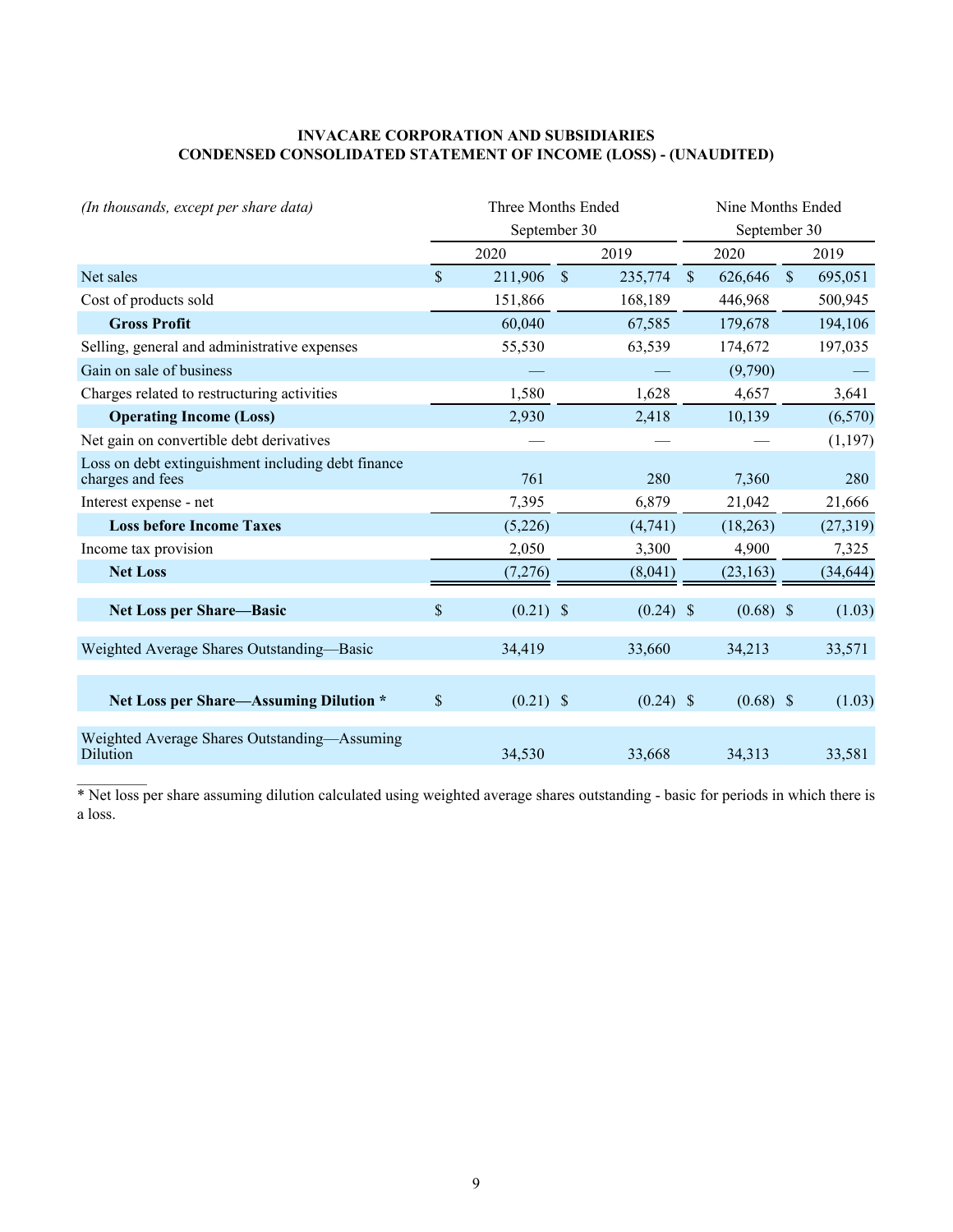#### **INVACARE CORPORATION AND SUBSIDIARIES RECONCILIATION OF NET INCOME (LOSS) PER SHARE TO ADJUSTED NET LOSS PER SHARE(e)**

| (In thousands, except per share data)                                             | Three Months Ended |              |  |             |              | Nine Months Ended |  |           |  |
|-----------------------------------------------------------------------------------|--------------------|--------------|--|-------------|--------------|-------------------|--|-----------|--|
|                                                                                   |                    | September 30 |  |             | September 30 |                   |  |           |  |
|                                                                                   |                    | 2020         |  | 2019        |              | 2020              |  | 2019      |  |
| Net Loss per share - assuming dilution*                                           | \$                 | $(0.21)$ \$  |  | $(0.24)$ \$ |              | $(0.68)$ \$       |  | (1.03)    |  |
| Weighted average shares outstanding-assuming<br>dilution                          |                    | 34,419       |  | 33,660      |              | 34,213            |  | 33,571    |  |
| Net Loss                                                                          |                    | (7,276)      |  | (8,041)     |              | (23, 163)         |  | (34, 644) |  |
| Income tax provision                                                              |                    | 2,050        |  | 3,300       |              | 4,900             |  | 7,325     |  |
| <b>Loss Before Income Taxes</b>                                                   |                    | (5,226)      |  | (4,741)     |              | (18, 263)         |  | (27, 319) |  |
| Amortization of discount on convertible debt                                      |                    | 3,035        |  | 2,764       |              | 8,629             |  | 9,429     |  |
| Gain on sale of business                                                          |                    |              |  |             |              | (9,790)           |  |           |  |
| Net gain on convertible debt derivatives                                          |                    |              |  |             |              |                   |  | (1, 197)  |  |
| Loss on debt extinguishment including debt finance<br>charges and associated fees |                    | 761          |  | 280         |              | 7,360             |  | 280       |  |
| <b>Adjusted Loss Before Income Taxes</b>                                          |                    | (1, 430)     |  | (1,697)     |              | (12,064)          |  | (18, 807) |  |
| <b>Adjusted Income Taxes</b>                                                      |                    | 2,050        |  | 3,300       |              | 5,888             |  | 7,325     |  |
| <b>Adjusted Net Loss</b> <sup>(h)</sup>                                           |                    | (3,480)      |  | (4,997)     | $\mathbb{S}$ | $(17,952)$ \$     |  | (26, 132) |  |
|                                                                                   |                    |              |  |             |              |                   |  |           |  |
| Weighted Average Shares Outstanding - Assuming<br>Dilution                        |                    | 34.419       |  | 33,660      |              | 34.213            |  | 33,571    |  |
| <b>Adjusted Net Loss per Share<sup>(e)</sup></b> - Assuming<br>Dilution*          |                    | (0.10)       |  | (0.15)      |              | (0.52)            |  | (0.78)    |  |

*"Adjusted net loss per share" and "adjusted net loss" are non-GAAP financial measures, which are defined at the end of this press release.* 

\*Net loss per share assuming dilution and adjusted net loss per share<sup>(e)</sup> assuming dilution are calculated using weighted average shares outstanding - basic for periods in which there is a loss.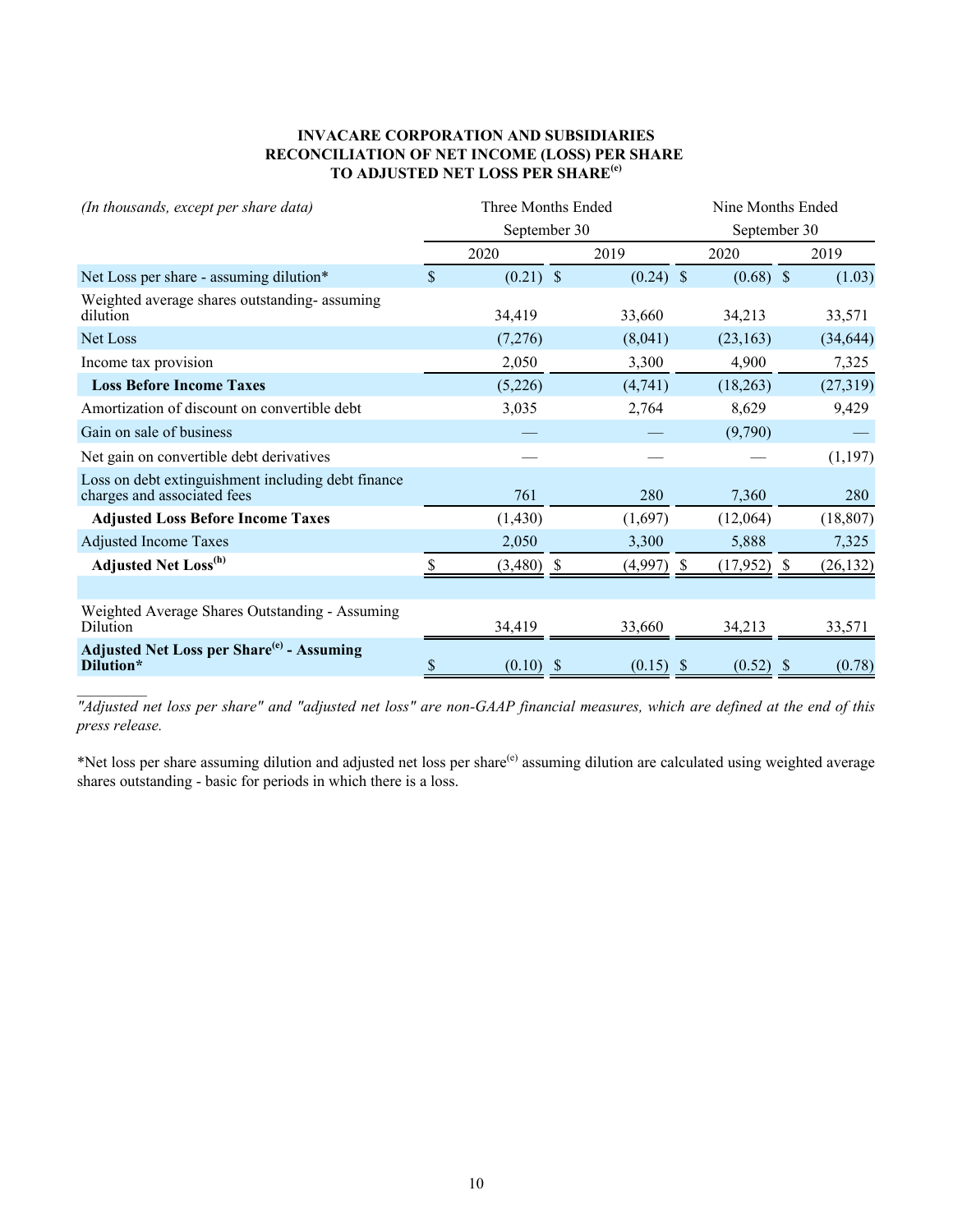#### **INVACARE CORPORATION AND SUBSIDIARIES RECONCILIATION OF NET INCOME (LOSS) TO ADJUSTED EBITDA(f)**

|                                                                                   | Three Months Ended |              |              | Nine Months Ended |  |           |  |  |
|-----------------------------------------------------------------------------------|--------------------|--------------|--------------|-------------------|--|-----------|--|--|
| (In thousands)                                                                    | September 30       |              |              | September 30      |  |           |  |  |
|                                                                                   | 2020               |              | 2019         | 2020              |  | 2019      |  |  |
| Net Loss                                                                          | \$<br>(7,276)      | <sup>S</sup> | $(8,041)$ \$ | $(23,163)$ \$     |  | (34, 644) |  |  |
| Income tax provision                                                              | 2,050              |              | 3,300        | 4,900             |  | 7,325     |  |  |
| Interest expense - net                                                            | 7,395              |              | 6,879        | 21,042            |  | 21,666    |  |  |
| Loss on debt extinguishment including debt finance charges and<br>associated fees | 761                |              | 280          | 7,360             |  | 280       |  |  |
| Net gain on convertible debt derivatives                                          |                    |              |              |                   |  | (1,197)   |  |  |
| Operating Income (Loss)                                                           | 2,930              |              | 2,418        | 10,139            |  | (6, 570)  |  |  |
| Gain on sale of business                                                          |                    |              |              | (9,790)           |  |           |  |  |
| Depreciation and amortization                                                     | 3,700              |              | 3,991        | 10,360            |  | 11,800    |  |  |
| <b>EBITDA</b>                                                                     | 6,630              |              | 6,409        | 10,709            |  | 5,230     |  |  |
| Charges related to restructuring activities                                       | 1,580              |              | 1,628        | 4,657             |  | 3,641     |  |  |
| Share-based compensation expense                                                  | 1,639              |              | 1,570        | 6,965             |  | 5,873     |  |  |
| Adjusted EBITDA <sup>(f)</sup>                                                    | 9,849              |              | 9,607        | 22,331            |  | 14,744    |  |  |

|                                                                |                    | Three Months Ended |          |  |  |  |
|----------------------------------------------------------------|--------------------|--------------------|----------|--|--|--|
| (In thousands)                                                 | September 30       |                    | June 30  |  |  |  |
|                                                                | 2020               |                    | 2020     |  |  |  |
| Net Loss                                                       | \$<br>$(7,276)$ \$ |                    | (16,619) |  |  |  |
| Income tax provision                                           | 2,050              |                    | 750      |  |  |  |
| Interest expense - net                                         | 7,395              |                    | 7,031    |  |  |  |
| Loss on debt extinguishment including debt finance charges and |                    |                    |          |  |  |  |
| associated fees                                                | 761                |                    | 6,599    |  |  |  |
| Operating Income (Loss)                                        | 2,930              |                    | (2,239)  |  |  |  |
| Gain on sale of business                                       |                    |                    | (200)    |  |  |  |
| Depreciation and amortization                                  | 3,700              |                    | 3,253    |  |  |  |
| <b>EBITDA</b>                                                  | 6,630              |                    | 814      |  |  |  |
| Charges related to restructuring activities                    | 1,580              |                    | 1,685    |  |  |  |
| Share-based compensation expense                               | 1,639              |                    | 4,126    |  |  |  |
| Adjusted EBITDA <sup>(f)</sup>                                 | 9,849              | S                  | 6,625    |  |  |  |

*"Adjusted EBITDA*<sup>(f)</sup>" is a non-GAAP financial measure, which is defined at the end of this press release.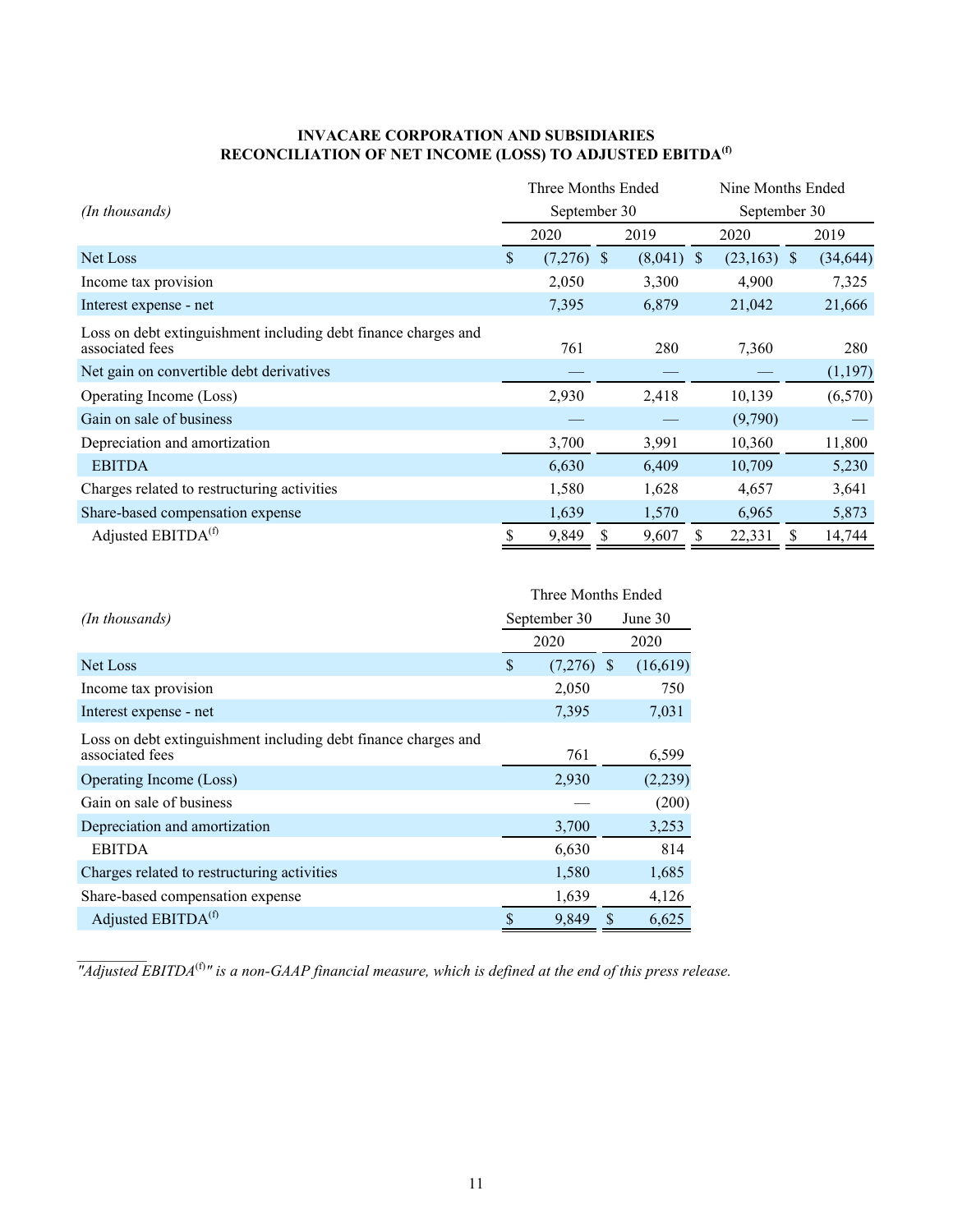#### **INVACARE CORPORATION AND SUBSIDIARIES BUSINESS SEGMENTS (UNAUDITED)**

The company operates in two primary business segments: North America and Europe with each selling the company's primary product categories, which includes: lifestyle, mobility and seating and respiratory therapy products. Sales in Asia Pacific, which do not meet the quantitative criteria for determining reportable segments, are reported in All Other and include products similar to those sold in North America and Europe. Intersegment revenue for reportable segments was \$30,768,000 and \$84,439,000 for the three and nine months ended September 30, 2020 compared to \$28,158,000 and \$81,281,000 for the three and nine months ended September 30, 2019. The accounting principles applied at the operating segment level are generally the same as those applied at the consolidated financial statement level. Intersegment sales are eliminated in consolidation.

The information by segment is as follows:

|                                                                           |                           | Three Months Ended |               |          |                           |               |              | Nine Months Ended |            |                           |           |
|---------------------------------------------------------------------------|---------------------------|--------------------|---------------|----------|---------------------------|---------------|--------------|-------------------|------------|---------------------------|-----------|
| (In thousands)                                                            |                           | September 30       |               |          |                           |               |              | September 30      |            |                           |           |
|                                                                           |                           | 2020               |               | 2019     |                           | Change        |              | 2020              | 2019       |                           | Change    |
| Revenues from external customers                                          |                           |                    |               |          |                           |               |              |                   |            |                           |           |
| Europe                                                                    | $\mathbb{S}$              | 116,285            | $\mathsf{\$}$ | 137,371  | S                         | (21,086)      | $\mathbb{S}$ | 339,147           | \$396,206  | $\mathbb{S}$              | (57,059)  |
| North America                                                             |                           | 88,055             |               | 87,118   |                           | 937           |              | 261,595           | 262,915    |                           | (1,320)   |
| All Other (sales in Asia Pacific)                                         |                           | 7,566              |               | 11,285   |                           | (3,719)       |              | 25,904            | 35,930     |                           | (10,026)  |
| Consolidated                                                              | <sup>S</sup>              | 211,906            | S.            | 235,774  | <sup>8</sup>              | $(23,868)$ \$ |              | 626,646           | \$695,051  | <sup>S</sup>              | (68, 405) |
|                                                                           |                           |                    |               |          |                           |               |              |                   |            |                           |           |
| Operating income (loss)                                                   |                           |                    |               |          |                           |               |              |                   |            |                           |           |
| Europe                                                                    | $\mathbb{S}$              | 7,600              | \$            | 11,365   | $\mathbb{S}$              | $(3,765)$ \$  |              | 16,624            | \$22,617   | $\mathcal{S}$             | (5,993)   |
| North America                                                             |                           | 2,992              |               | (1,694)  |                           | 4,686         |              | 5,759             | (7,316)    |                           | 13,075    |
| All Other*                                                                |                           | (6,082)            |               | (5,625)  |                           | (457)         |              | (17, 377)         | (18, 230)  |                           | 853       |
| Charge related to restructuring<br>activities                             |                           | (1,580)            |               | (1,628)  |                           | 48            |              | (4,657)           | (3,641)    |                           | (1,016)   |
| Gain on sale of business                                                  |                           |                    |               |          |                           |               |              | 9,790             |            |                           | 9,790     |
| Consolidated operating income (loss)                                      |                           | 2,930              |               | 2,418    |                           | 512           |              | 10,139            | (6,570)    |                           | 16,709    |
| Net gain on convertible debt<br>derivatives                               |                           |                    |               |          |                           |               |              |                   | 1,197      |                           | (1,197)   |
| Loss on debt extinguishment<br>including debt finance charges and<br>fees |                           | (761)              |               | (280)    |                           | (481)         |              | (7,360)           | (280)      |                           | (7,080)   |
| Net interest expense                                                      |                           | (7, 395)           |               | (6, 879) |                           | (516)         |              | (21, 042)         | (21,666)   |                           | 624       |
| Loss before income taxes                                                  | $\boldsymbol{\mathsf{S}}$ | $(5,226)$ \$       |               | (4,741)  | $\boldsymbol{\mathsf{S}}$ | (485)         | \$           | (18,263)          | \$(27,319) | $\boldsymbol{\mathsf{S}}$ | 9,056     |

\* "All Other" consists of operating income (loss) associated with the company's businesses in the Asia Pacific region and unallocated corporate selling, general and administrative ("SG&A") expenses and intersegment eliminations, which do not meet the quantitative criteria for determining reportable segments.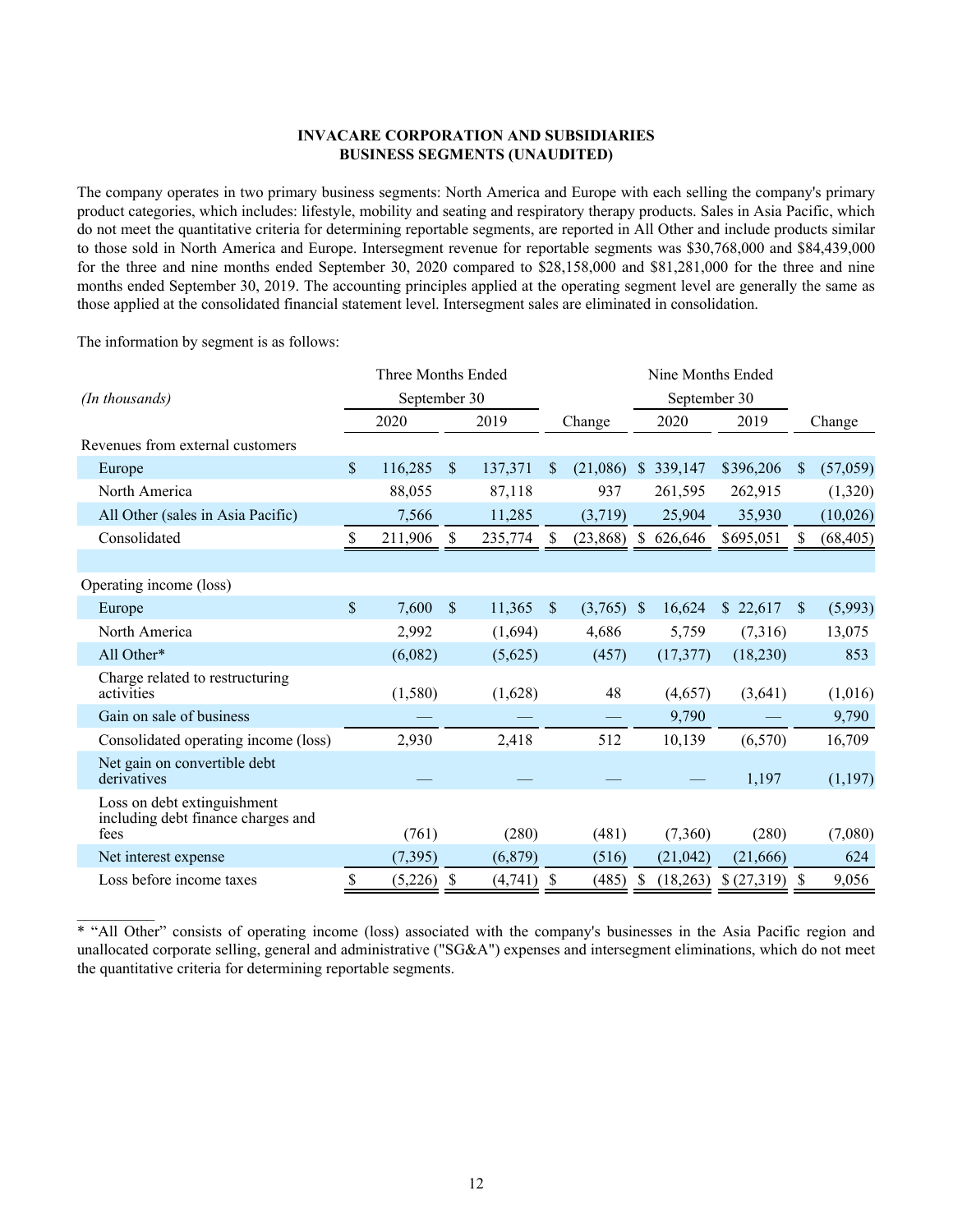#### **INVACARE CORPORATION AND SUBSIDIARIES BUSINESS SEGMENT NET SALES (UNAUDITED)**

The following tables provide net sales changes by segment as reported and as adjusted to exclude the impact of foreign exchange translation and divestitures (constant currency net sales $\binom{a}{b}$ ) for the three-month and nine-month periods referenced below. The current year constant currency net sales are translated using the prior year's foreign exchange rates. These amounts are then compared to the prior year's sales to calculate the constant currency net sales change.

Three months ended September 30, 2020 compared to September 30, 2019:

|                                   | Reported   | Divestiture Impact | Constant<br>Currency |            |  |
|-----------------------------------|------------|--------------------|----------------------|------------|--|
| Europe                            | $(15.3)\%$ | $2.2 \%$           | $- \frac{9}{6}$      | $(17.5)\%$ |  |
| North America                     | 1.1        | (0.1)              |                      | 1.2        |  |
| All Other (sales in Asia Pacific) | (33.0)     | 3.2                | (33.1)               | (3.1)      |  |
| Consolidated                      | $(10.1)\%$ | $1.5 \%$           | $(1.6)\%$            | $(10.0)\%$ |  |

Nine months ended September 30, 2020 compared to September 30, 2019:

|                                   | Reported   | Foreign Exchange<br>Translation<br>Impact | Divestiture Impact | Constant<br>Currency |
|-----------------------------------|------------|-------------------------------------------|--------------------|----------------------|
| Europe                            | $(14.4)\%$ | $(1.1)\%$                                 | $-$ %              | $(13.3)\%$           |
| North America                     | (0.5)      | (0.2)                                     |                    | (0.3)                |
| All Other (sales in Asia Pacific) | (27.9)     | (3.5)                                     | (26.9)             | 2.5                  |
| Consolidated                      | $(9.8)\%$  | (0.7)%                                    | $(1.4)\%$          | (7.7)%               |

#### **INVACARE CORPORATION AND SUBSIDIARIES BUSINESS SEQUENTIAL SEGMENT NET SALES (UNAUDITED)**

The following table provides net sales at reported rates for the quarters ended September 30, 2020 and June 30, 2020, respectively, and net sales of the quarter ended September 30, 2020 as translated at the foreign exchange rates for the quarter ended June 30, 2020 with each then compared to each other (constant currency sequential net sales<sup>(b)</sup>). The company is including this disclosure to illustrate the effect of the pandemic on its segments' net sales.

Three months ended September 30, 2020 compared to June 30, 2020:

|                                      | 3Q20 at<br>Reported<br>Exchange<br>Rates | Foreign<br>Exchange<br>Translation<br>Impact |    | 3Q20 at<br>2Q20<br>Foreign<br>Exchange<br>Rates | $2Q20$ at<br>Reported<br>Foreign<br>Exchange<br>Rates |         | Sequential<br>Growth \$ |       | Sequential<br>Growth % |         |
|--------------------------------------|------------------------------------------|----------------------------------------------|----|-------------------------------------------------|-------------------------------------------------------|---------|-------------------------|-------|------------------------|---------|
| Europe                               | \$<br>116,285                            | (6,276)                                      | S. | 110,009                                         | S                                                     | 101,894 | S                       | 8,115 |                        | 8.0 %   |
| North America                        | 88,055                                   | (342)                                        |    | 87,713                                          |                                                       | 86,569  |                         | 1,144 |                        | 1.3     |
| All Other (sales in Asia<br>Pacific) | 7,566                                    | (534)                                        |    | 7,032                                           |                                                       | 7,837   |                         | (805) |                        | (10.3)  |
| Consolidated                         | 211,906                                  | (7, 152)                                     | S. | 204,754                                         |                                                       | 196,300 |                         | 8,454 |                        | 4.3 $%$ |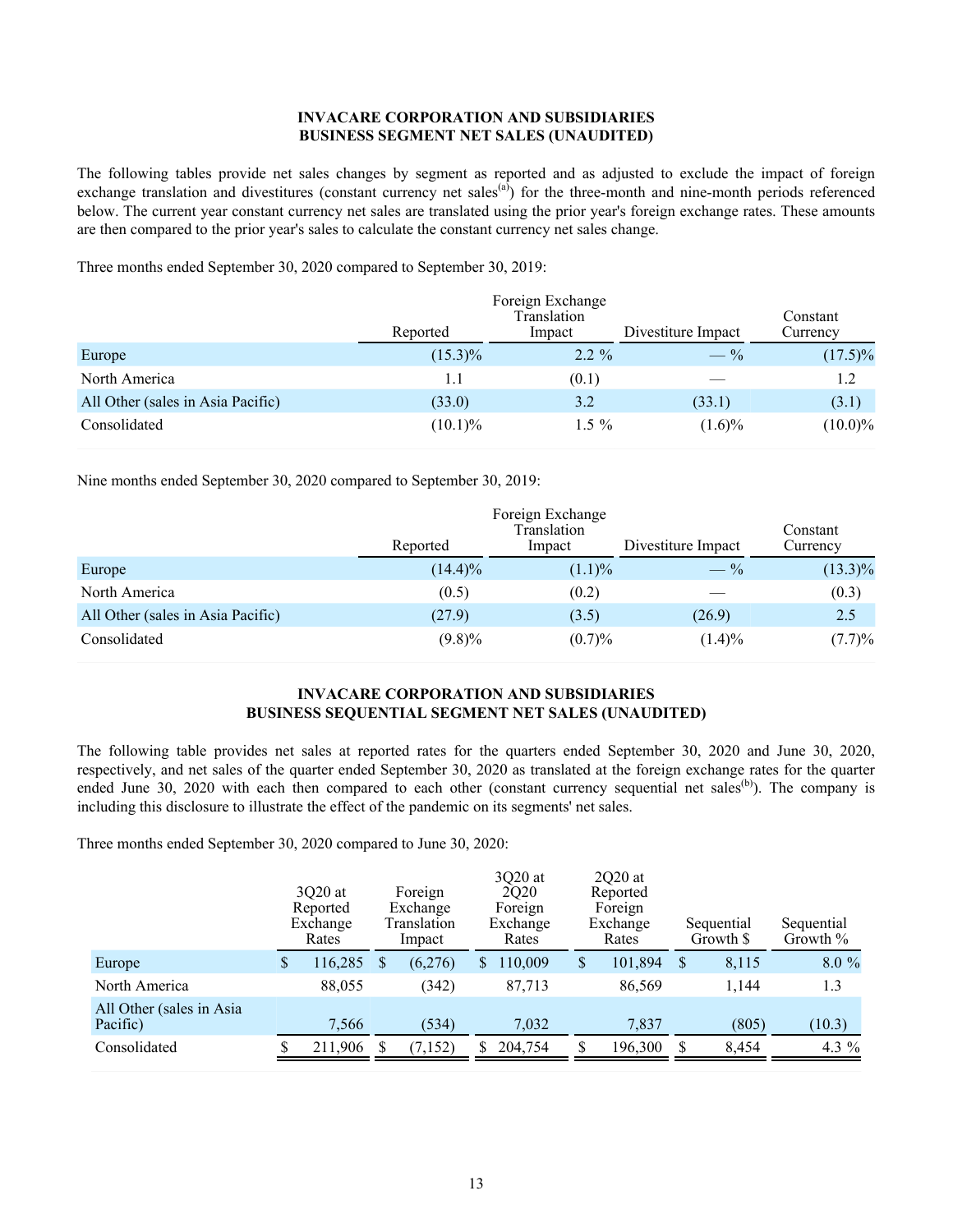#### **INVACARE CORPORATION AND SUBSIDIARIES CONDENSED CONSOLIDATED BALANCE SHEET (UNAUDITED)**

| (In thousands)                                                  |                           | September 30,<br>2020 | December 31,<br>2019 |         |  |
|-----------------------------------------------------------------|---------------------------|-----------------------|----------------------|---------|--|
| <b>Assets</b>                                                   |                           |                       |                      |         |  |
| <b>Current Assets</b>                                           |                           |                       |                      |         |  |
| Cash and cash equivalents                                       | \$                        | 86,825                | $\mathcal{S}$        | 80,063  |  |
| Trade receivables, net                                          |                           | 108,957               |                      | 116,669 |  |
| Installment receivables, net                                    |                           | 261                   |                      | 736     |  |
| Inventories, net                                                |                           | 145,452               |                      | 120,500 |  |
| Other current assets                                            |                           | 37,635                |                      | 37,909  |  |
| <b>Total Current Assets</b>                                     |                           | 379,130               |                      | 355,877 |  |
| <b>Other Assets</b>                                             |                           | 3,991                 |                      | 4,216   |  |
| <b>Intangibles</b>                                              |                           | 27,770                |                      | 26,447  |  |
| <b>Property and Equipment, net</b>                              |                           | 53,112                |                      | 46,607  |  |
| <b>Financing Lease Assets, net</b>                              |                           | 65,108                |                      | 26,900  |  |
| <b>Operating Lease Assets, net</b>                              |                           | 13,075                |                      | 18,676  |  |
| <b>Goodwill</b>                                                 |                           | 401,665               |                      | 373,403 |  |
| <b>Total Assets</b>                                             | $\boldsymbol{\mathsf{S}}$ | 943,851               | $\mathcal{S}$        | 852,126 |  |
| Liabilities and Shareholders' Equity                            |                           |                       |                      |         |  |
| <b>Current Liabilities</b>                                      |                           |                       |                      |         |  |
| Accounts payable                                                | \$                        | 93,160                | $\mathcal{S}$        | 88,003  |  |
| Accrued expenses                                                |                           | 124,666               |                      | 120,947 |  |
| Current taxes payable                                           |                           | 2,197                 |                      | 345     |  |
| Current portion of financing lease obligations                  |                           | 3,352                 |                      | 2,514   |  |
| Current portion of operating lease obligations                  |                           | 5,843                 |                      | 6,790   |  |
| Short-term debt and current maturities of long-term obligations |                           | 4,062                 |                      | 58      |  |
| <b>Total Current Liabilities</b>                                |                           | 233,280               |                      | 218,657 |  |
| <b>Long-Term Debt</b>                                           |                           | 238,202               |                      | 219,464 |  |
| <b>Long-Term Obligations - Financing Leases</b>                 |                           | 63,950                |                      | 26,480  |  |
| <b>Long-Term Obligations - Operating Leases</b>                 |                           | 7,182                 |                      | 12,060  |  |
| <b>Other Long-Term Obligations</b>                              |                           | 70,748                |                      | 66,949  |  |
| <b>Shareholders' Equity</b>                                     |                           | 330,489               |                      | 308,516 |  |
| <b>Total Liabilities and Shareholders' Equity</b>               | \$                        | 943,851               | \$                   | 852,126 |  |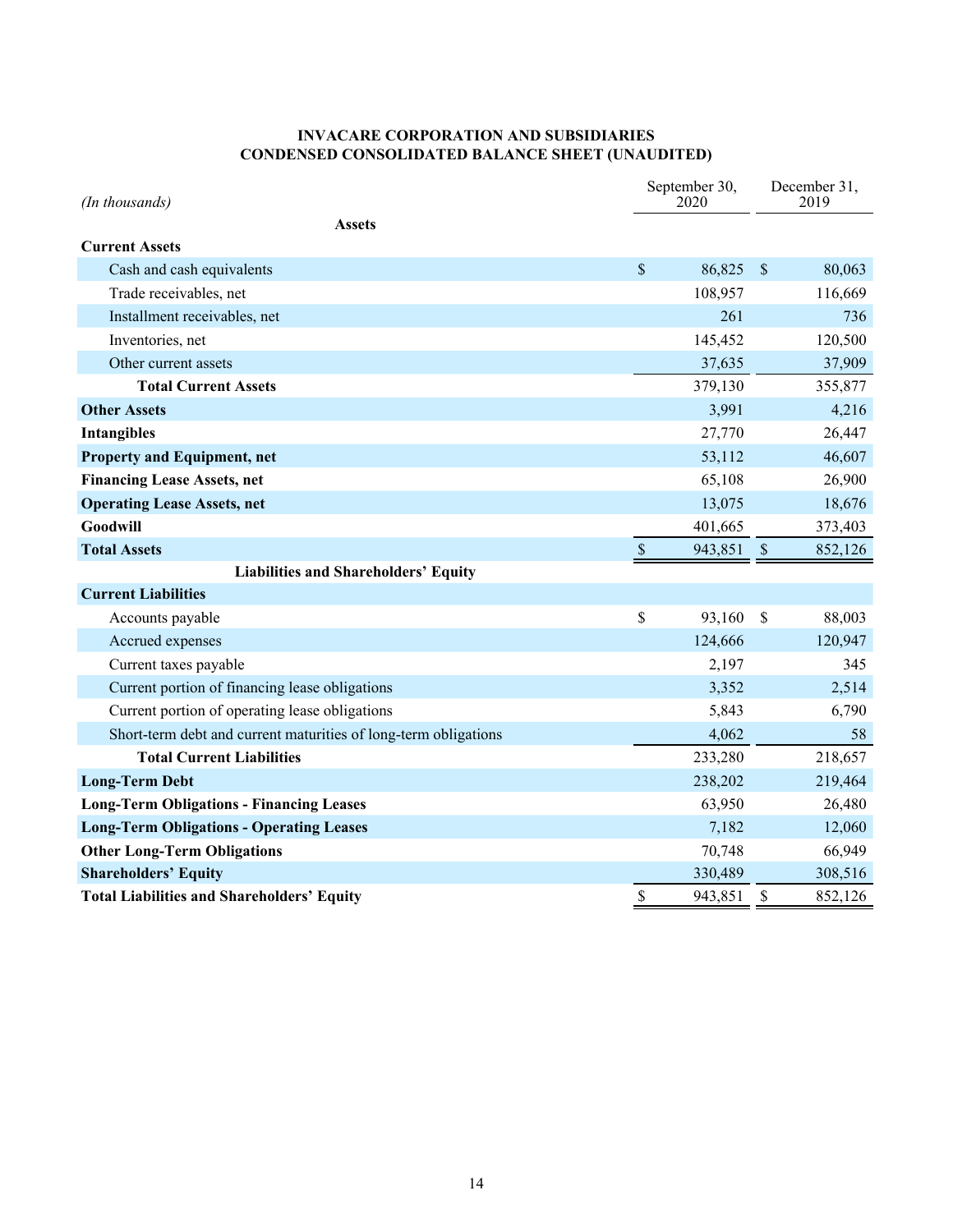#### **INVACARE CORPORATION AND SUBSIDIARIES RECONCILIATION FROM NET CASH PROVIDED (USED) BY OPERATING ACTIVITIES TO FREE CASH FLOW(g)**

|                                                  | Three Months Ended<br>September 30 |                    |                 |          |              | Nine Months Ended<br>September 30 |               |           |  |  |
|--------------------------------------------------|------------------------------------|--------------------|-----------------|----------|--------------|-----------------------------------|---------------|-----------|--|--|
| (In thousands)                                   |                                    |                    |                 |          |              |                                   |               |           |  |  |
|                                                  | 2020                               |                    |                 | 2019     | 2020         |                                   |               | 2019      |  |  |
| Net cash provided (used) by operating activities | \$                                 | 4,147              | $\mathbb{S}$    | 15,121   | <sup>S</sup> | 822                               | $\mathbf{\$}$ | (4, 732)  |  |  |
| Plus:                                            |                                    |                    |                 |          |              |                                   |               |           |  |  |
| Sales of property and equipment                  |                                    | 3                  |                 | 9        |              | 396                               |               | 73        |  |  |
| Less:                                            |                                    |                    |                 |          |              |                                   |               |           |  |  |
| Purchases of property and equipment              |                                    | (5,945)            |                 | (2, 856) |              | (16, 824)                         |               | (7,177)   |  |  |
| Free Cash Flow <sup>(g)</sup> (usage)            |                                    | $(1,795)$ \$       |                 | 12,274   | <sup>S</sup> | $(15,606)$ \$                     |               | (11, 836) |  |  |
|                                                  |                                    | Three Months Ended |                 |          |              |                                   |               |           |  |  |
| (In thousands)                                   | September 30<br>2020               |                    | June 30<br>2020 |          |              |                                   |               |           |  |  |
|                                                  |                                    |                    |                 |          |              |                                   |               |           |  |  |
| Net cash provided by operating activities        | \$                                 | 4,147              | $\mathbb{S}$    | 6,514    |              |                                   |               |           |  |  |
| Plus:                                            |                                    |                    |                 |          |              |                                   |               |           |  |  |
| Sales of property and equipment                  |                                    | 3                  |                 | 389      |              |                                   |               |           |  |  |
| Less:                                            |                                    |                    |                 |          |              |                                   |               |           |  |  |
| Purchases of property and equipment              |                                    | (5,945)            |                 | (8,758)  |              |                                   |               |           |  |  |
| Free Cash Flow <sup>(g)</sup> (usage)            | \$                                 | $(1,795)$ \$       |                 | (1, 855) |              |                                   |               |           |  |  |

*"Free Cash Flow(g) is a non-GAAP financial measure, which is defined at the end of this press release.*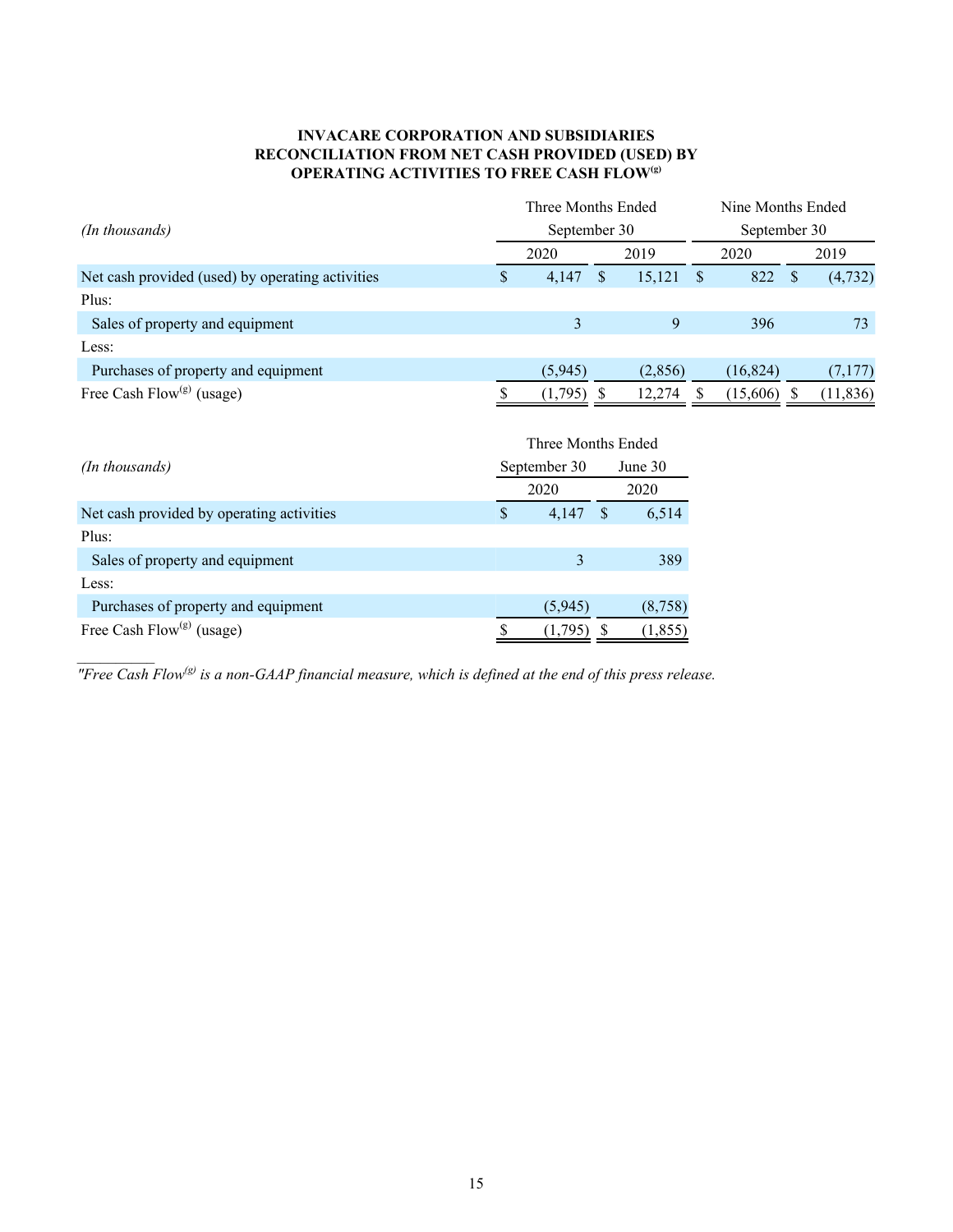#### **Definitions of Non-GAAP Financial Measures**

<sup>(a)</sup> "Constant currency net sales" is a non-GAAP financial measure, which is defined as net sales excluding the impact of foreign currency translation and further adjusted to exclude the impact of the sale of Dynamic Controls, which was sold in March 2020 and not deemed a discontinued operation for financial reporting purposes. The current year's functional constant currency net sales are translated using the prior year's foreign exchange rates. These amounts are then compared to the prior year's sales to calculate the constant currency net sales change. The "Business Segments Net Sales" table accompanying this press release compares net sales as reported and net sales excluding the effects of foreign exchange translation by segment and for the consolidated company for the three and nine months ended September 30, 2020 and September 30, 2019, respectively. The company believes that this financial measure provides meaningful information for evaluating the core operating performance of the company. This financial measure is reconciled to the related GAAP financial measures in the "Business Segment Net Sales" table included in this press release.

(b) "Constant currency sequential net sales" is a non-GAAP financial measure, in which a given quarter's net sales are compared to the most recent prior quarter's net sales with each quarter's net sales translated at the foreign exchange rates for the most recent prior quarter. The company believes that this financial measure provides meaningful information for evaluating the core operating performance of the company. This financial measure is reconciled to the related GAAP financial measures in the "Business Segment Net Sales" table included in this press release.

 $^{(c)}$  "Constant Currency SG&A" is a non-GAAP financial measure, which is defined as selling, general and administrative ("SG&A") expense excluding the impact of foreign currency translation and further adjusted to exclude the impact of the sale of Dynamic Controls, which was sold in March 2020 and not deemed a discontinued operation for financial reporting purposes. The current period's functional constant currency SG&A expenses are translated using the prior year's foreign exchange rates. These amounts are then compared to the prior year's SG&A expenses to calculate the constant currency SG&A expenses change.

(d) "Constant currency sequential SG&A" is a non-GAAP financial measure, which is defined as selling, general and administrative ("SG&A") expense excluding the impact of foreign currency translation. The current quarter's functional constant currency SG&A expenses are translated using the prior quarter's foreign exchange rates. These amounts are then compared to the prior quarter's SG&A expenses to calculate the constant currency sequential SG&A change.

 $^{(e)}$  "Adjusted net loss per share" is a non-GAAP financial measure, which is defined as adjusted net loss<sup>(h)</sup> divided by weighted average shares outstanding, assuming dilution. It should be noted that the company's definition of adjusted net loss per share may not be comparable to similar measures disclosed by other companies because not all companies and financial analysts calculate adjusted net loss per share in the same manner. The company believes that its exclusion adjustments are generally recognized by the industry in which it operates as relevant in computing Adjusted net loss per share as a supplementary non-GAAP financial measure used by financial analysts and others in the company's industry to meaningfully evaluate operating performance. This financial measure is reconciled to the related GAAP financial measure in the "Reconciliation of Net Earnings (Loss) Per Share to Adjusted Net Loss per Share" table included in this press release.

 $<sup>(f)</sup>$  "Adjusted EBITDA" is a non-GAAP financial measure, which is defined as earnings before interest, taxes, depreciation and</sup> amortization and calculated as net loss plus: income taxes, interest expense-net, net gain or loss on convertible debt derivatives, loss on debt extinguishment including debt finance charges and fees, net gain on sale of business, and depreciation and amortization, as further adjusted to exclude charges related to restructuring activities, and share-based compensation expense. It should be noted that the company's definition of Adjusted EBITDA may not be comparable to similar measures disclosed by other companies because not all companies and financial analysts calculate Adjusted EBITDA in the same manner. The company believes that this financial measure provides meaningful information which is used by financial analysts and others in the company's industry to evaluate the performance of the company. This financial measure is reconciled to the related GAAP financial measure in the "Reconciliation of Net Loss to Adjusted EBITDA" table included in this press release.

(g) "Free cash flow" is a non-GAAP financial measure, which is defined as net cash provided (used) by operating activities less purchases of property and equipment plus proceeds from sales of property and equipment. The company believes that this financial measure provides meaningful information for evaluating the overall financial performance of the company and its ability to repay debt or make future investments. This financial measure is reconciled to the related GAAP financial measure in the "Reconciliation from Net Cash Used by Operating Activities to Free Cash Flow" table included in this press release.